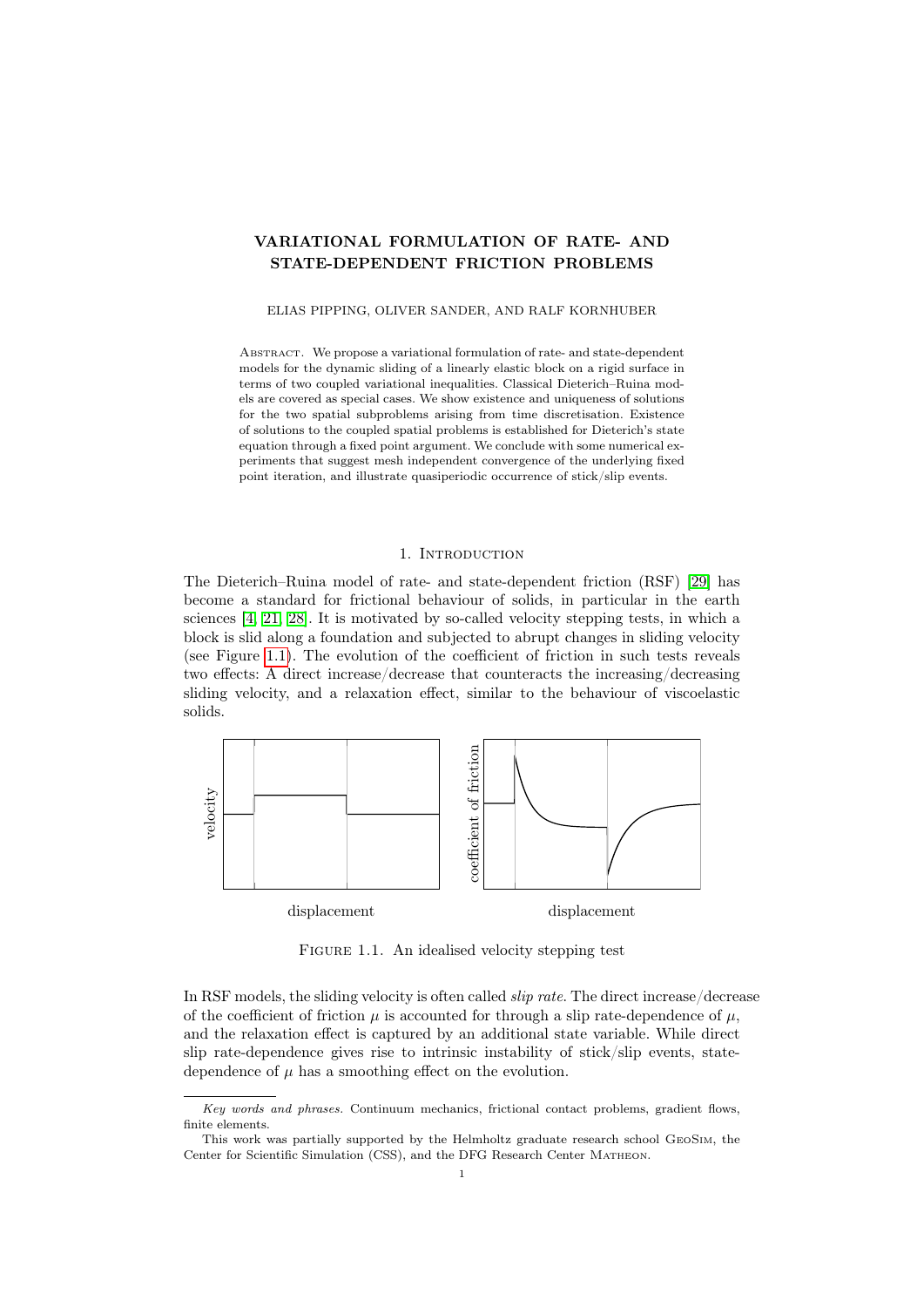Simpler models, where increasing velocity leads to decreasing friction coefficients directly, rather than with a time delay, have been found to lead to ill-posed problems [\[11\]](#page-19-3).

RSF models are inherently coupled, since the evolution of the state variable depends on the slip rate through a suitable equation of state, usually a pointwise ordinary differential equation, and the slip rate in turn depends on the state through a continuum mechanical problem involving the rate- and state-dependent friction coefficient.

In spite of widespread practical applications of RSF, the mathematical properties of this model class have hardly been studied. The most thoroughly investigated setup appears to be the spring–block slider with a single degree of freedom [\[18,](#page-19-4) [22,](#page-19-5) [25,](#page-19-6) [27\]](#page-19-7). Also, the stability of sliding between two elastic half-spaces has been analysed in [\[24\]](#page-19-8).

In this paper, we consider dynamic sliding of a linearly elastic body on a rigid surface. Our model involves Newton's second law together with subdifferential inclusions for friction and state evolution. The variational formulation of this general approach amounts to two variational inequalities that describe the evolution of the slip rate and state, respectively. Special cases include Tresca friction [\[9,](#page-18-1) [19\]](#page-19-9) and natural extensions of the classical Dieterich–Ruina model [\[29\]](#page-19-0). These extensions include non-smooth evolution of state as well as vanishing velocities, which have been treated by means of regularisation in previous simulations [\[5,](#page-18-2) [7\]](#page-18-3). The timedependent variational inequalities for slip rate and state are discretised in time with the classical Newmark scheme and the backward Euler method, respectively. As a result, two coupled convex minimisation problems have to be solved in each time step. Similar spatial problems would be obtained from other implicit time discretisations. We show existence and uniqueness of solutions for each of these subproblems, so that a corresponding fixed point iteration is well defined. Existence of a fixed point is established in the special case of the Dieterich–Ruina model with Dieterich's state equation. We emphasise that corresponding variants of our theoretical results readily extend to a quasistatic variant of the model.

In our numerical experiments, we use piecewise linear and piecewise constant finite elements for the approximation of velocity and state, respectively. Both for Dieterich's and Ruina's state equation, our numerical computations suggest meshindependent convergence rates of a discrete version of the fixed point iteration mentioned above. The resulting approximate displacements and velocities eventually enter a regime of quasi-periodic slip events as expected. We observe grid convergence for a fixed spatial mesh and sufficiently high temporal resolution.

#### 2. Rate- and State-Dependent Friction

<span id="page-1-0"></span>2.1. Variational Rate- and State-Dependent Friction. We consider dynamic sliding of a linearly elastic body on a rigid surface. The body shall be represented by a bounded domain  $\Omega$  in  $\mathbb{R}^d$  with Lipschitz boundary. Here, d stands for the spatial dimension. We assume the boundary of  $\Omega$  to consist of three subsets  $\Gamma_D$ ,  $\Gamma_N$ , and  $\Gamma_F$  with disjoint relative interiors (Figure [2.1\)](#page-2-0). The letter n is used for the unit outer normal vector of  $\Omega$  wherever it is defined.

Suppose that a body force f acts on all of  $\Omega$  and a surface force  $f_N$  acts on the Neumann boundary section  $\Gamma_N$ . We write  $u(x, t)$  for the displacement field, which we assume to be prescribed on the Dirichlet boundary section  $\Gamma_D$ . On the remaining section  $\Gamma_F$  we require the tangential displacement to obey a friction law to be described below. We also assume bilateral contact on  $\Gamma_F$ , i.e. no displacement in the normal direction. This implies that we need not distinguish between the displacement u and its tangential projection  $u_t$  on  $\Gamma_F$ .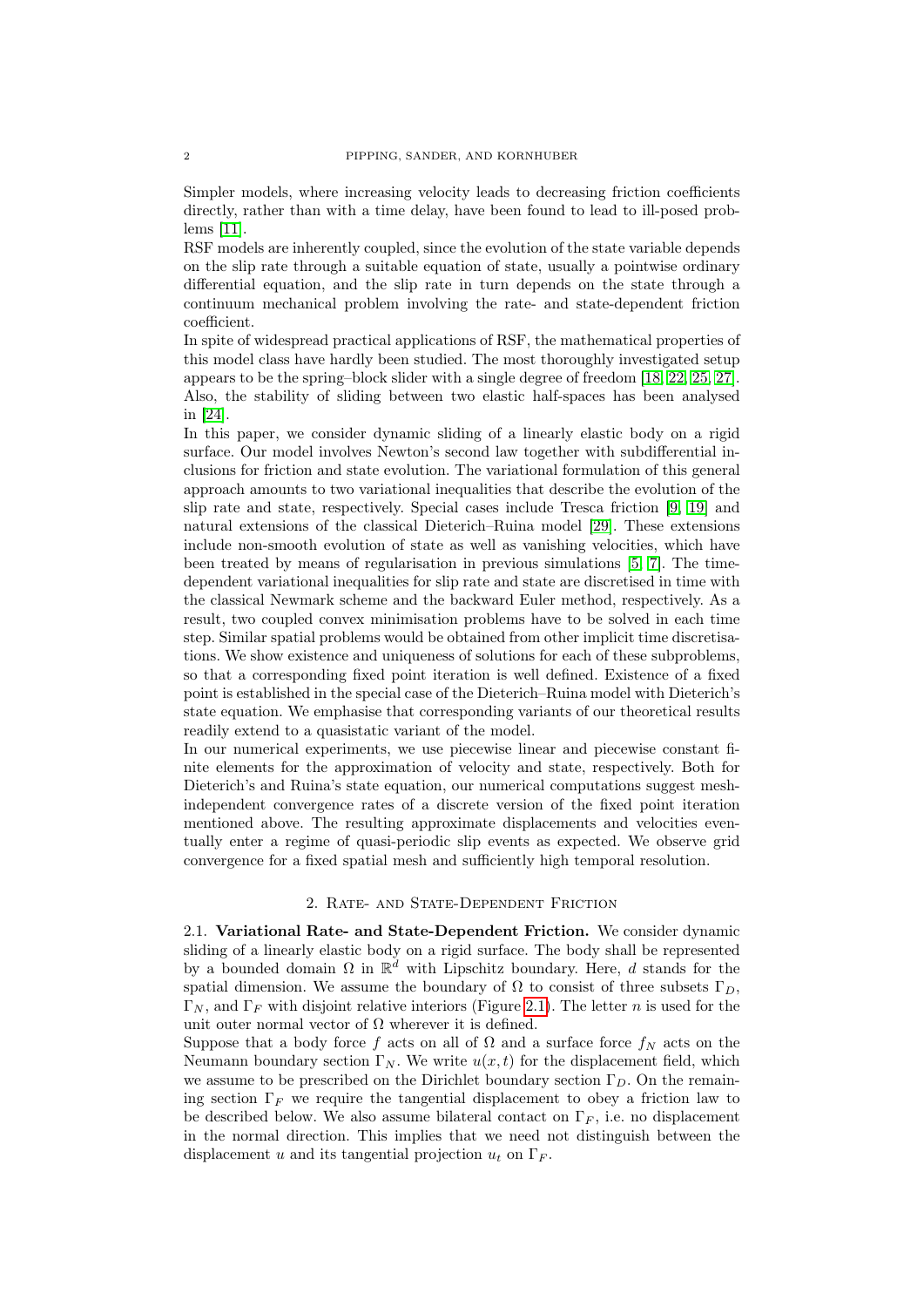<span id="page-2-0"></span>

Figure 2.1. A model slider

We impose a rate- and state-dependent friction law of the form

$$
-\sigma_t \in \partial_{\dot{u}} \phi(\dot{u}, \alpha),
$$

where  $\partial_{\dot{\theta}}\phi(\dot{u},\alpha)$  denotes the subdifferential of a convex function  $\phi(\cdot,\alpha)$  [\[26\]](#page-19-10). Here, we wrote  $\sigma_t := \sigma_n - (\sigma_n \cdot n)n$  for the tangential component of the stress field on the boundary, defined through the stress tensor  $\sigma$ . The evolution of the solutiondependent state variable  $\alpha$  is given by

$$
-\dot{\alpha} \in \partial_{\alpha} \psi(\alpha, |\dot{u}|)
$$

with a second convex function  $\psi(\cdot, |\dot{u}|)$ . In summary, we consider the following abstract problem of RSF.

**Problem.** Find  $u \colon \Omega \times [0, T] \to \mathbb{R}^d$  and  $\alpha \colon \Gamma_F \times [0, T] \to \mathbb{R}$  such that

<span id="page-2-2"></span><span id="page-2-1"></span>

| (2.1) | $\boldsymbol{\sigma}(u) = \boldsymbol{\mathcal{C}} \boldsymbol{\varepsilon}(u)$ | $in \Omega$   | $(linear$ elasticity)        |
|-------|---------------------------------------------------------------------------------|---------------|------------------------------|
| (2.2) | $Div \boldsymbol{\sigma}(u) + f = \rho \ddot{u}$                                | $in \Omega$   | (balance of momentum)        |
|       | with boundary conditions                                                        |               |                              |
|       | $u=0$                                                                           | on $\Gamma_D$ |                              |
|       | $\sigma(u)n = f_N$                                                              | on $\Gamma_N$ |                              |
|       | $u \cdot n = 0$                                                                 | on $\Gamma_F$ |                              |
| (2.3) | $-\sigma_t \in \partial_{\dot{u}} \phi(\dot{u}, \alpha)$                        | on $\Gamma_F$ | $(friterion \, law)$         |
|       | and such that $\alpha$ satisfies                                                |               |                              |
| (2.4) | $-\dot{\alpha} \in \partial_{\alpha} \psi(\alpha, \dot{u} )$                    | on $\Gamma_F$ | $(\textit{state evolution})$ |

<span id="page-2-5"></span><span id="page-2-3"></span>for all  $t \in [0, T]$ , where  $\rho > 0$  is the constant material density, **C** is the tensor of elasticity, and  $\varepsilon$  is the linearised strain tensor. In addition, we impose initial conditions on the displacement u, velocity  $\dot{u}$ , and state  $\alpha$ .

*Remark.* We have assumed homogeneous Dirichlet boundary conditions, i.e.,  $u = 0$ on  $\Gamma_D$ . This assumption serves mainly to simplify the presentation; in Section [6,](#page-15-0) we consider a numerical experiment with inhomogeneous Dirichlet boundary conditions.

Assuming that the state  $\alpha$  is known, this problem can be written as a variational inequality for  $u \in H^1((0,T),H) \cap H^2((0,T),H^*)$  with

$$
H := \{ w \in H^{1}(\Omega)^{d} : w|_{\Gamma_{D}} = 0, w_{n}|_{\Gamma_{F}} = 0 \}.
$$

Consider the balance of momentum equation [\(2.2\)](#page-2-1). After testing with  $v - \dot{u}(t)$ ,  $v \in H$ , and using [\(2.1\)](#page-2-2) as well as the boundary conditions for u and  $u_n$ , we obtain

(2.5) 
$$
\langle \rho \ddot{u}, v - \dot{u} \rangle + a(u, v - \dot{u}) = \ell(v - \dot{u}) + \int_{\Gamma_F} \sigma_t(u) \cdot (v - \dot{u}) \quad \forall v \in H,
$$

where  $\langle \cdot, \cdot \rangle$  denotes the dual pairing of H and  $H^*$ . Also, we have set

<span id="page-2-4"></span>
$$
a(v, w) := \int_{\Omega} \mathcal{C} \varepsilon(v) : \varepsilon(w) \quad \text{as well as} \quad \ell(v) := \int_{\Omega} f \cdot v + \int_{\Gamma_N} f_N \cdot v.
$$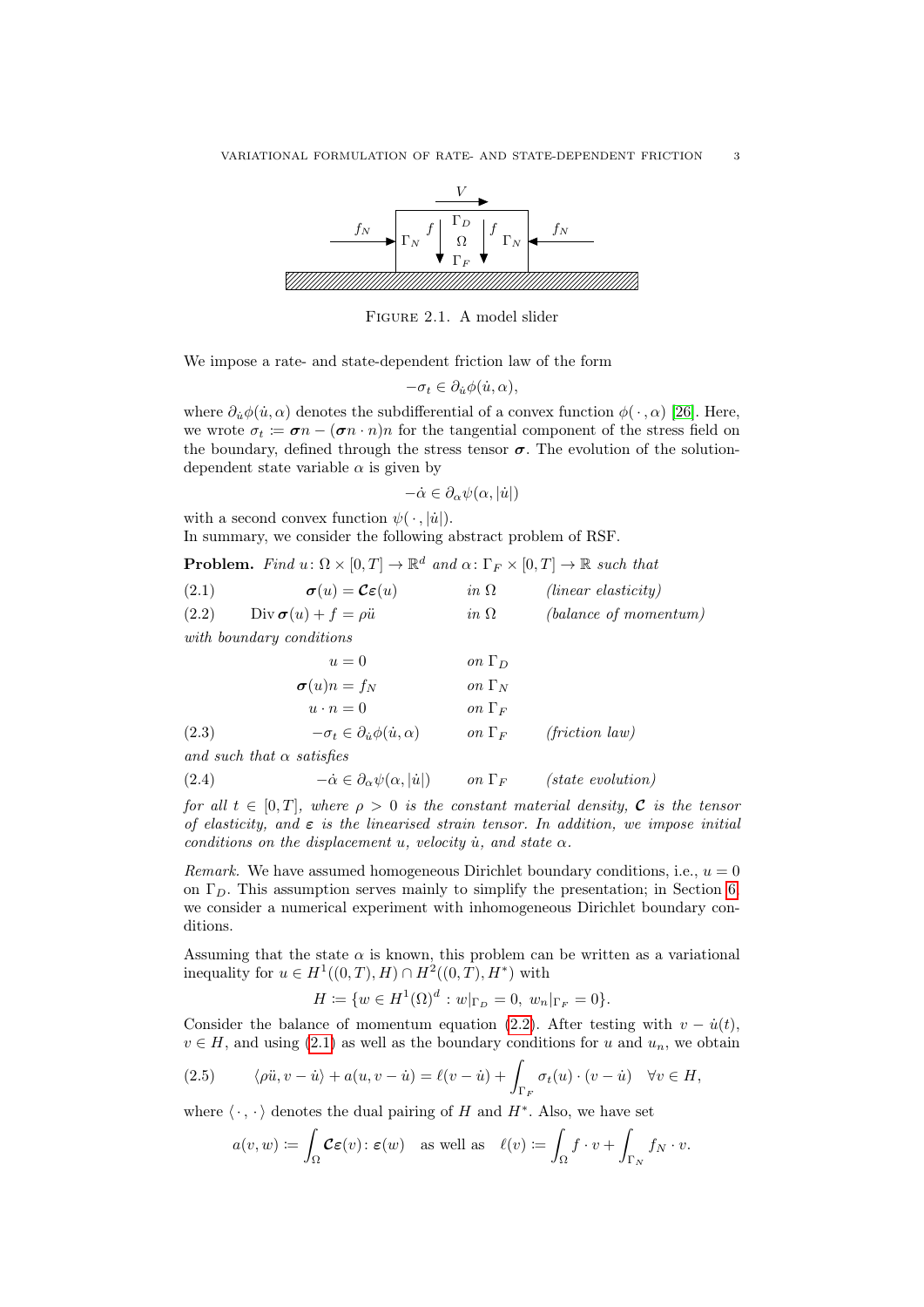We now recall that  $(2.3)$  can be equivalently written as

(2.6) 
$$
\sigma_t(x) \cdot [v - \dot{u}(x)] + \phi(v, \alpha) \ge \phi(\dot{u}(x), \alpha) \quad \forall v \in \mathbb{R}^d
$$

at any point  $x \in \Gamma_F$ . Testing [\(2.6\)](#page-3-0) with traces of functions from H yields the weaker form

<span id="page-3-0"></span>
$$
\Phi(v, \alpha) \ge \Phi(\dot{u}, \alpha) - \int_{\Gamma_F} \sigma_t \cdot (v - \dot{u}) \quad \forall v \in H
$$

with

$$
\Phi(v,\alpha) \coloneqq \int_{\Gamma_F} \phi(v,\alpha).
$$

Here, we assume  $\phi$  to be chosen such that  $\Phi$  is well-defined. Combined with [\(2.5\)](#page-2-4) this leads to a variational formulation of the elastic problem with given state  $\alpha$ .

**Problem** (R). For given  $\alpha$ , find  $u \in H^1((0,T),H) \cap H^2((0,T),H^*)$  such that for almost every  $t \in [0, T]$ , we have

$$
\langle \rho \ddot{u}, v - \dot{u} \rangle + a(u, v - \dot{u}) + \Phi(v, \alpha) \ge \Phi(\dot{u}, \alpha) + \ell(v - \dot{u}) \quad \forall v \in H.
$$

Analogously, we can formulate a variational problem for the state variable  $\alpha$  under the assumption that  $|\dot{u}|$  is known. To that end, we test [\(2.4\)](#page-2-5) with functions  $\beta \in$  $L^2(\Gamma_F)$  and define a functional through

$$
\Psi(\beta, V) = \int_{\Gamma_F} \psi(\beta, V),
$$

with  $\psi$  such that  $\Psi$  is well-defined, to obtain the following variational formulation of [\(2.4\)](#page-2-5).

**Problem** (S). For given  $|\dot{u}|$ , find  $\alpha \in H^1((0,T), L^2(\Gamma_F))$  such that for almost every  $t \in [0, T]$ , we have

$$
(\dot{\alpha}, \beta - \alpha)_{L^2(\Gamma_F)} + \Psi(\beta, |\dot{u}|) \ge \Psi(\alpha, |\dot{u}|) \quad \forall \beta \in L^2(\Gamma).
$$

Here,  $(\cdot, \cdot)_{L^2(\Gamma_F)}$  denotes the scalar product in  $L^2(\Gamma_F)$ . The variational formulation of the coupled rate- and state-dependent friction problem finally reads

**Problem** (RSF). *Find*  $u ∈ H<sup>1</sup>((0, T), H) ∩ H<sup>2</sup>((0, T), H<sup>*</sup>)$  and  $α ∈ H<sup>1</sup>((0, T), L<sup>2</sup>(Γ<sub>F</sub>))$ such that for almost every  $t \in [0, T]$ , we have

$$
\langle \rho \ddot{u}, v - \dot{u} \rangle + a(u, v - \dot{u}) + \Phi(v, \alpha) \ge \Phi(\dot{u}, \alpha) + \ell(v - \dot{u}) \quad \forall v \in H,
$$
  

$$
(\dot{\alpha}, \beta - \alpha)_{L^2(\Gamma_F)} + \Psi(\beta, |\dot{u}|) \ge \Psi(\alpha, |\dot{u}|) \qquad \forall \beta \in L^2(\Gamma).
$$

2.2. Tresca Friction. Coulomb friction [\[9,](#page-18-1) [19\]](#page-19-9) postulates that tangential stress  $\sigma_t$ and velocity  $\dot{u}$  are related according to

<span id="page-3-1"></span>(2.7) 
$$
-\sigma_t = \mu |\sigma_n| \frac{\dot{u}}{|\dot{u}|} \quad \text{if } \dot{u} \neq 0 \quad \text{and} \quad |\sigma_t| \leq \mu |\sigma_n| \quad \text{if } \dot{u} = 0,
$$

with a given friction coefficient  $\mu \geq 0$ . Tresca friction is obtained by replacing the solution-dependent normal stress  $\sigma_n < 0$  by a given parameter  $\bar{\sigma}_n$ . Since the subdifferential of the Euclidean norm  $|\cdot|$  is given by

<span id="page-3-2"></span>
$$
\partial |\cdot | (u) = \begin{cases} \{u/|u|\} & \text{if } u \neq 0\\ \{x \in \mathbb{R}^d \colon |x| \le 1\} & \text{if } u = 0, \end{cases}
$$

the friction law [\(2.7\)](#page-3-1) with  $\sigma_n = \bar{\sigma}_n$  can be equivalently written in the form [\(2.3\)](#page-2-3). The convex function  $\phi$  is then given by

(2.8) 
$$
\phi(\dot{u}) = \mu |\bar{\sigma}_n||\dot{u}|.
$$

A state-dependent extension of classical Tresca friction [\(2.8\)](#page-3-2) can be introduced by replacing  $\phi(u)$  with  $\phi(u, \alpha) = \mu(\alpha)|\bar{\sigma}_n||u|$ , involving a state-dependent friction coefficient  $\mu(\alpha)$  and a state evolution law of the form [\(2.4\)](#page-2-5).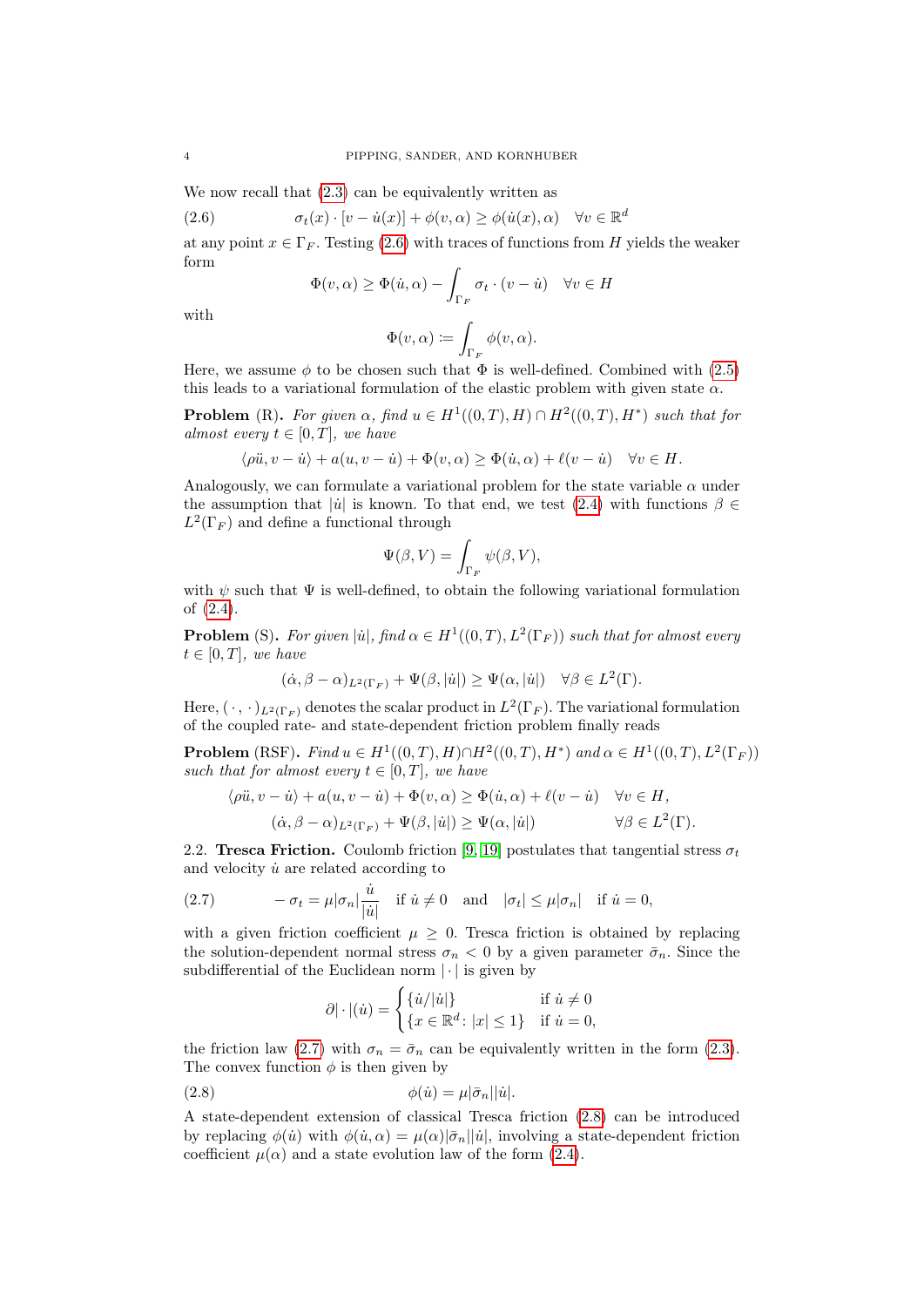2.3. The Dieterich–Ruina Model. The Dieterich–Ruina model of RSF in its most common form goes back to [\[29\]](#page-19-0) and consists of two parts: An equation that relates the coefficient of friction  $\mu$  to the slip rate  $V \coloneqq |\dot{u}|$  and a state  $\theta$ , as well as a state evolution equation. The former is most commonly stated as [\[1,](#page-18-4) [3,](#page-18-5) [10,](#page-19-11) [20,](#page-19-12) [23,](#page-19-13) [30\]](#page-19-14)

(2.9) 
$$
\mu := \frac{|\sigma_t|}{|\sigma_n|} = \mu_0 + a \log\left(\frac{V}{V_0}\right) + b \log\left(\frac{V_0 \theta}{L}\right)
$$

with positive parameters  $\mu_0$ , a, b,  $V_0$ , and  $L \in \mathbb{R}$ .

For the second equation, multiple proposals have been made. The two most popular laws are given by

<span id="page-4-0"></span>
$$
\dot{\theta} = 1 - \frac{V}{L}\theta
$$
 (Dieterich's law)  

$$
\dot{\theta} = -\frac{V}{L}\theta \log\left(\frac{V}{L}\theta\right)
$$
 (Ruina's law).

and

Both can be used to describe some phenomena but not others [\[1,](#page-18-4) [20\]](#page-19-12). As a common feature, both of these state equations provide increasing state  $\theta$  for small slip rate  $V$  and vice versa. A variety of state equations with this characteristic property might be useful. Consider, e.g., the most simple but non-smooth law

<span id="page-4-3"></span>(2.10) 
$$
\dot{\theta} = \begin{cases} +V & \text{if } \theta V < 1 \\ -V & \text{if } \theta V > 1 \end{cases} \text{ and } |\dot{\theta}| \le V \text{ if } \theta V = 1.
$$

We replace the solution-dependent normal stress  $\sigma_n$  in [\(2.9\)](#page-4-0) with a parameter  $\bar{\sigma}_n$ (as is done in Tresca friction) and assume collinearity of velocity and stress, i.e.,

$$
(2.11) \t\t -|\sigma_t| \dot{u} = |\dot{u}| \sigma_t.
$$

Then the Dieterich–Ruina model becomes a special case of the framework set forth in Section [2.1.](#page-1-0)

To show that, we first relate  $(2.9)$  and  $(2.3)$ . It is obvious that  $(2.9)$  is not meaningful for very low velocities V, since for fixed  $\theta$  and  $V \rightarrow 0$  the right-hand side tends to −∞, whereas the left-hand side remains non-negative. This problem has been circumvented in the literature by means of regularisation [\[5,](#page-18-2) [7\]](#page-18-3); in what follows, we follow a variational approach.

To give a precise bound from which on velocities become inadmissible to [\(2.9\)](#page-4-0), we set

<span id="page-4-1"></span>
$$
V_m(\theta) := V_0 \exp\bigg(-\frac{\mu_0 + b \log(\theta V_0/L)}{a}\bigg),\,
$$

so that [\(2.9\)](#page-4-0) becomes

<span id="page-4-2"></span>
$$
|\sigma_t|/|\bar{\sigma}_n| = a \log(V/V_0) - a \log(V_m/V_0).
$$

This formulation makes it clear that we must have  $V \geq V_m$  for [\(2.9\)](#page-4-0) to make sense. A straightforward extension of  $(2.9)$  to velocities that fall short of  $V_m$  is given by

(2.12) 
$$
\mu = \begin{cases} \mu_0 + a \log(V/V_0) + b \log(V_0 \theta/L) & \text{if } V \ge V_m(\theta) \\ 0 & \text{otherwise.} \end{cases}
$$

In conjunction with the collinearity assumption  $(2.11)$ , this expression can be re-formulated as a subdifferential inclusion of type [\(2.3\)](#page-2-3). Indeed, for  $V \ge V_m(\theta)$ , we have

$$
|\sigma_t| = a|\bar{\sigma}_n| \log(V/V_m(\theta)) = \frac{\partial \varphi}{\partial V}(V, \theta),
$$

where  $\varphi$  is given by

$$
\varphi(V,\theta) \coloneqq a|\bar{\sigma}_n|[V\log(V/V_m(\theta))-V+V_m(\theta)], \quad V \ge V_m(\theta).
$$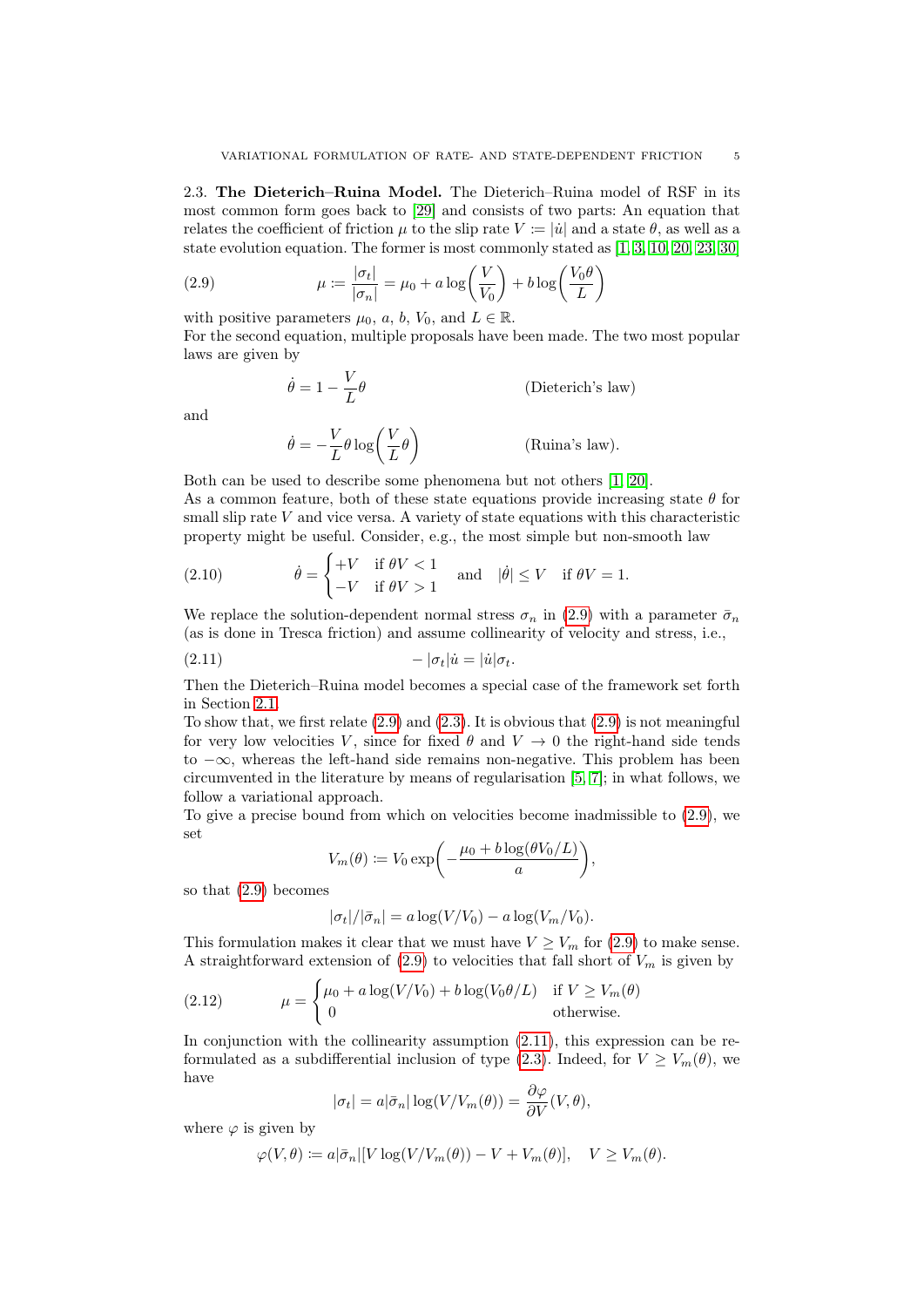This function is convex and non-decreasing in  $V$ , a property that is shared by the extension

<span id="page-5-7"></span>(2.13) 
$$
\varphi(V,\theta) = \begin{cases} a|\bar{\sigma}_n|[V \log(V/V_m(\theta)) - V + V_m(\theta)] & \text{if } V \ge V_m(\theta) \\ 0 & \text{otherwise} \end{cases}
$$

corresponding to [\(2.12\)](#page-4-2), too, since  $\varphi(\cdot, \theta)$  and  $\partial \varphi/\partial V(\cdot, \theta)$  vanish at  $V_m(\theta)$ . If we now define

(2.14) 
$$
\phi(\cdot,\theta) \coloneqq \varphi(|\cdot|,\theta),
$$

we obtain

<span id="page-5-3"></span>
$$
-\sigma_t = \frac{\partial \varphi}{\partial V}(V, \theta) \frac{\dot{u}}{|\dot{u}|} = \frac{\partial \phi}{\partial \dot{u}}(\dot{u}, \theta)
$$

by virtue of [\(2.11\)](#page-4-1) and the chain rule, and thus a smooth case of the subdifferential inclusion [\(2.3\)](#page-2-3) as desired.

It remains to be shown that the evolution of  $\theta$  can be written as a subdifferential inclusion of type [\(2.4\)](#page-2-5). If we set  $\alpha := \log \theta$  and rewrite Dieterich's law in terms of  $\alpha$ , it becomes

<span id="page-5-4"></span>(2.15) 
$$
-\dot{\alpha} = \frac{V}{L} - e^{-\alpha} = \frac{d}{d\alpha} \psi_d(\alpha, V) \text{ with } \psi_d(\alpha, V) = \frac{V}{L} \alpha + e^{-\alpha}.
$$

With the same substitution, Ruina's law turns into  $\dot{\alpha} = -V/L(\alpha + \log(V/L))$ , or

<span id="page-5-5"></span>(2.16) 
$$
-\dot{\alpha} = \frac{d}{d\alpha} \psi_r(\alpha, V) \text{ with } \psi_r(\alpha, V) = \frac{V}{L} \left(\frac{1}{2} \alpha^2 + \log\left(\frac{V}{L}\right) \alpha\right).
$$

For the discontinuous law [\(2.10\)](#page-4-3), we set  $\alpha := \theta$  to obtain

<span id="page-5-6"></span>(2.17) 
$$
-\dot{\alpha} \in \partial_{\alpha} \psi_{dc}(\alpha, V) \text{ with } \psi_{dc}(\alpha, V) = |\alpha V - 1|.
$$

Since the functions  $\psi_d(\cdot, V)$ ,  $\psi_r(\cdot, V)$ , and  $\psi_{dc}(\cdot, V)$  are convex, the corresponding state equations are again special cases of [\(2.4\)](#page-2-5).

#### 3. TIME-DISCRETISATION

<span id="page-5-8"></span>As a first step towards the numerical solution of the coupled variational Problem (RSF) stated in Subsection [2.1,](#page-1-0) we now consider time-discretisations of the Subproblems  $(R)$  and  $(S)$ . For simplicity, we assume the interval  $[0, T]$  to be partitioned uniformly into N subintervals  $[t_{n-1}, t_n]$ , each of length  $\tau = T/N$ .

To Subproblem (R) we apply the classical Newmark scheme, which we can write as

<span id="page-5-0"></span>(3.1) 
$$
\dot{u}_n = \dot{u}_{n-1} + \frac{\tau}{2}(\ddot{u}_{n-1} + \ddot{u}_n)
$$

<span id="page-5-1"></span>(3.2) 
$$
u_n = u_{n-1} + \tau \dot{u}_{n-1} + \frac{\tau^2}{4} (\ddot{u}_{n-1} + \ddot{u}_n)
$$

for the spatial approximations  $u_n := u(t_n)$  and  $0 < n \leq N$ . Note that we can also write [\(3.1\)](#page-5-0) as

(3.3) 
$$
\ddot{u}_n = \frac{2}{\tau} (\dot{u}_n - \dot{u}_{n-1}) - \ddot{u}_{n-1},
$$

which we can insert into [\(3.2\)](#page-5-1) to obtain

(3.4) 
$$
u_n = u_{n-1} + \frac{\tau}{2}(\dot{u}_n + \dot{u}_{n-1}).
$$

It is easy to see that an application of Newmark's method in this form to Subproblem  $(R)$  leads to a variational inequality over H where the sole unknown is  $\dot{u}_n$ :

<span id="page-5-2"></span>
$$
a_{\tau}(\dot{u}_n, v - \dot{u}_n) + \Phi(v, \alpha) \ge \Phi(\dot{u}_n, \alpha) + \ell_n(v - \dot{u}_n) \quad \forall v \in H
$$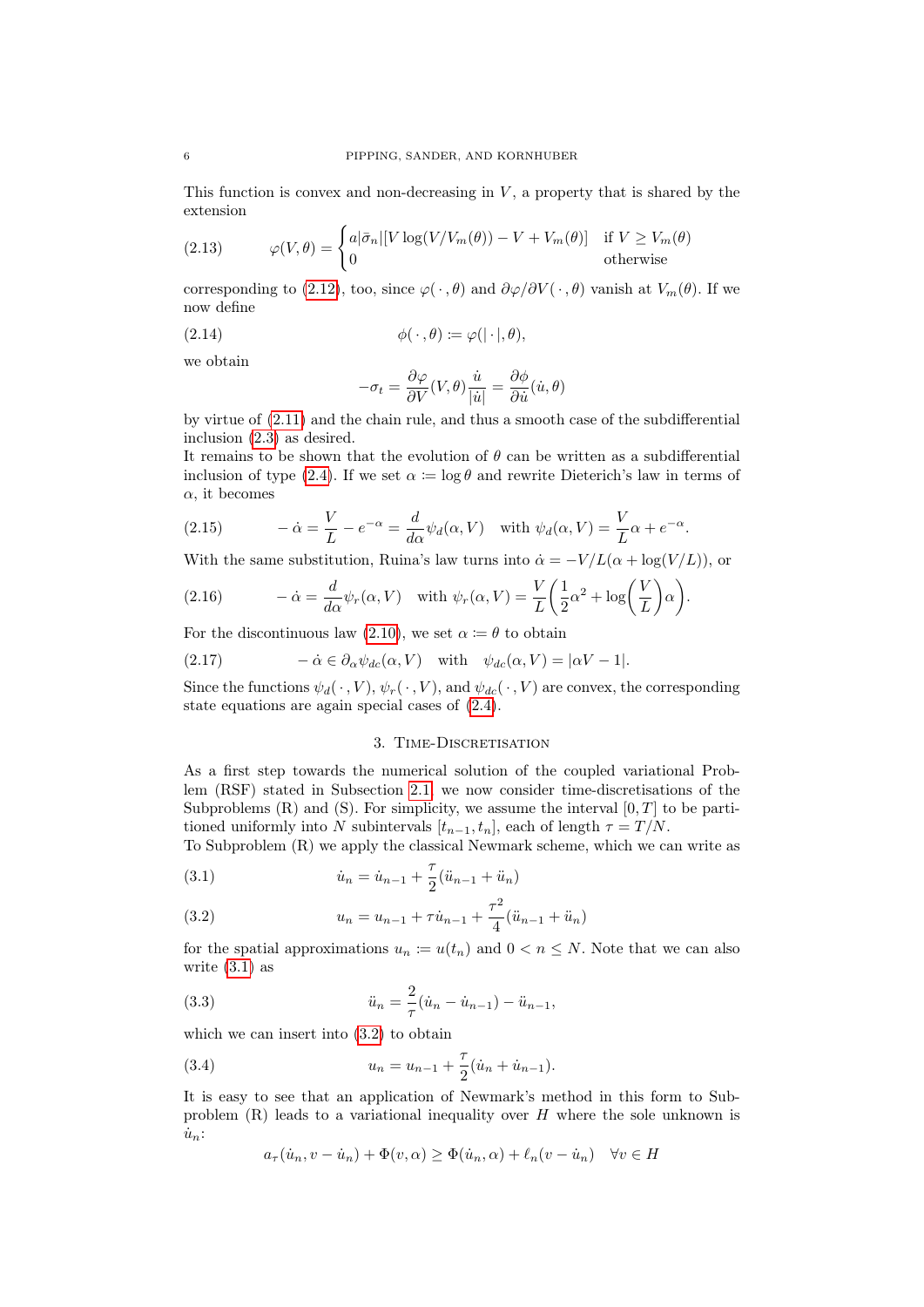with

$$
a_{\tau}(\,\cdot\,,\,\cdot\,):=\frac{2}{\tau}(\rho\cdot,\,\cdot\,)_{L^2(\Omega)}+\frac{\tau}{2}a(\,\cdot\,,\,\cdot\,)
$$

and

$$
\ell_n(\cdot) := \ell(\cdot) + \left(\rho\left(\frac{2}{\tau}\dot{u}_{n-1} + \ddot{u}_{n-1}\right), \cdot\right)_{L^2(\Omega)} - a\left(u_{n-1} + \frac{\tau}{2}\dot{u}_{n-1}, \cdot\right).
$$

This variational problem for  $\dot{u}_n$  can also be written as a minimisation problem; the corresponding energy functional  $\mathcal{J}(\cdot, \alpha)$  is given by

$$
\mathcal{J}(v,\alpha) = \frac{1}{2}a_{\tau}(v,v) + \Phi(v,\alpha) - \ell_n(v).
$$

The Newmark time-discretisation of Subproblem (R) thus leads to the following spatial problems.

**Problem**  $(R_{\tau})$ . For given state  $\alpha$ , find  $\dot{u}_n \in H$  such that

$$
\mathcal{J}(\dot{u}_n,\alpha) \leq \mathcal{J}(v,\alpha) \quad \forall v \in H.
$$

The displacement  $u_n$  can then be computed from  $\dot{u}_n$  using [\(3.4\)](#page-5-2).

Next, we apply the backward Euler scheme to the  $L^2$ -gradient flow Subproblem  $(S)$ . The spatial approximations  $\alpha_n := \alpha(t_n)$ ,  $0 < n \leq N$ , then satisfy the variational inequality

<span id="page-6-0"></span>
$$
(3.5) \qquad (\alpha_n, \beta - \alpha_n)_{L^2(\Gamma_F)} + \tau \Psi(\beta, |\dot{u}|) \ge \tau \Psi(\alpha_n, |\dot{u}|) + (\alpha_{n-1}, \beta - \alpha_n)_{L^2(\Gamma_F)}
$$

for all  $\beta \in L^2(\Gamma_F)$ . Since [\(3.5\)](#page-6-0) can be equivalently written as a minimisation problem for the convex energy functional  $\mathcal{E}(\cdot, |\dot{u}|)$  given by

$$
\mathcal{E}(\beta,|\dot{u}|) = \frac{1}{2}(\beta,\beta)_{L^2(\Gamma_F)} + \tau \Psi(\beta,|\dot{u}|) - (\alpha_{n-1},\beta)_{L^2(\Gamma_F)},
$$

we obtain the following spatial problem in each time step.

**Problem**  $(S_{\tau})$ . For given slip rate  $V = |\dot{u}|$ , find  $\alpha_n \in L^2(\Gamma_F)$  such that

$$
\mathcal{E}(\alpha_n, V) \le \mathcal{E}(\beta, V) \quad \forall \beta \in L^2(\Gamma_F).
$$

The spatial problems of the time-discretised coupled Problem (RSF) finally read as follows.

**Problem** (RSF<sub>τ</sub>). Find  $\dot{u}_n \in H$  and  $\alpha_n \in L^2(\Gamma_F)$  such that

$$
\mathcal{J}(\dot{u}_n, \alpha_n) \leq \mathcal{J}(v, \alpha_n) \quad \forall v \in H
$$
  

$$
\mathcal{E}(\alpha_n, |\dot{u}_n|) \leq \mathcal{E}(\beta, |\dot{u}_n|) \quad \forall \beta \in L^2(\Gamma_F).
$$

<span id="page-6-2"></span>4. Existence and Uniqueness of Solutions of the Spatial Subproblems

Existence and uniqueness of solutions of the spatial Subproblems  $(R_{\tau})$  and  $(S_{\tau})$ will be derived from the following general results on convex minimisation and superposition operators.

<span id="page-6-1"></span>**Lemma 4.1.** Let V be a Hilbert space. If we assume that  $b(\cdot, \cdot)$  is a symmetric, continuous and V-elliptic bilinear form,  $j: V \to \mathbb{R} \cup \{+\infty\}$  a proper, convex, and lower semicontinuous functional, and  $l$  a bounded linear functional on  $V$ , then the problem of minimising

$$
v \mapsto \frac{1}{2}b(v, v) + j(v) - l(v)
$$

over  $V$  admits a unique solution.

*Proof.* See [\[14,](#page-19-15) Lemma 4.1].

It is a straightforward consequence of Fatou's Lemma that integral operators preserve lower semicontinuity.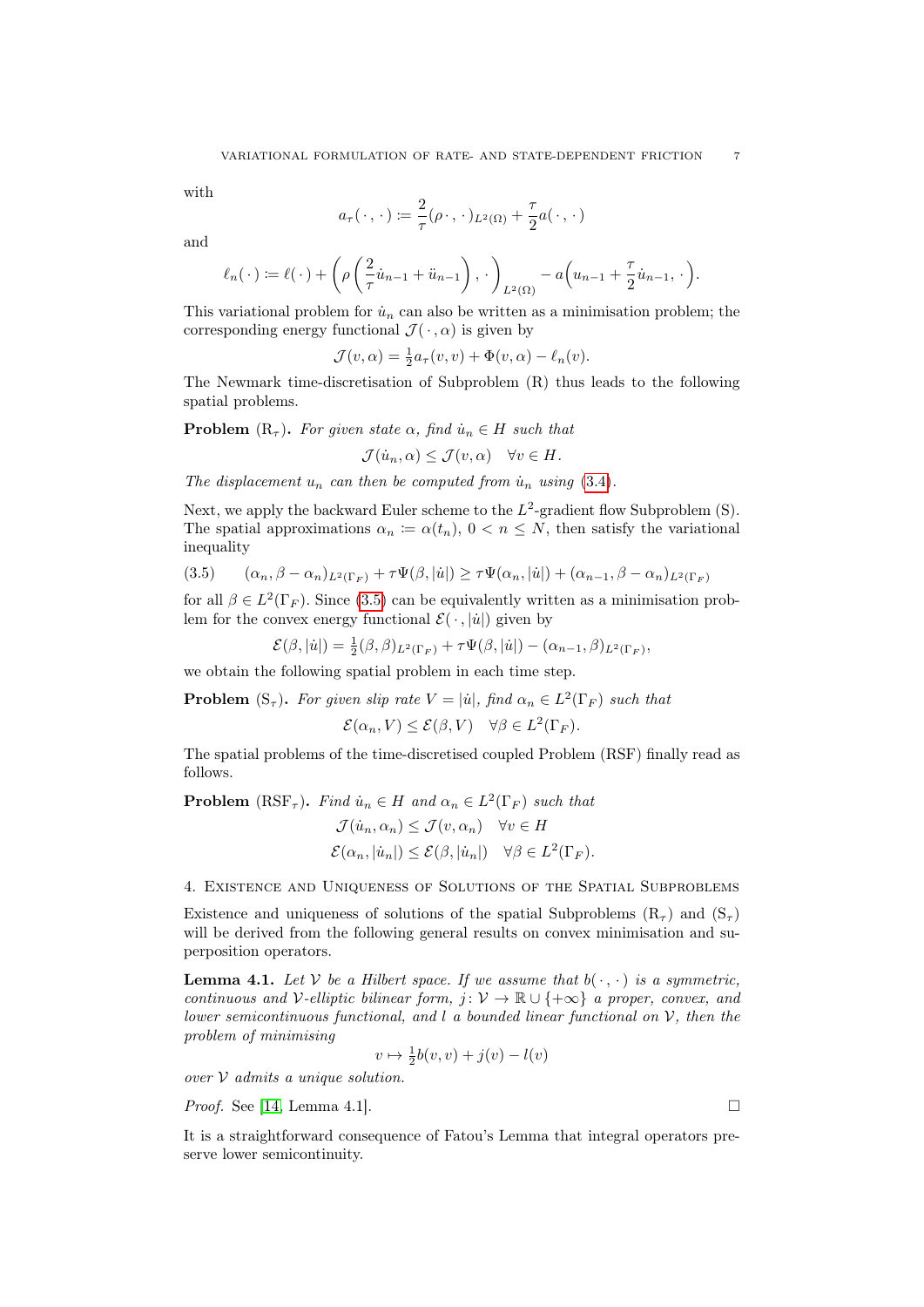<span id="page-7-1"></span>**Lemma 4.2.** Assume that  $f: \Gamma_F \times \mathbb{R}^d \to \mathbb{R}$  is a non-negative function, such that  $f(x, \cdot)$  is lower semicontinuous for almost every  $x \in \Gamma_F$ . Then the superposition operator

$$
\int_{\Gamma_F} f(x, \cdot) dx: L^2(\Gamma_F) \to \mathbb{R} \cup \{+\infty\}
$$

is lower semicontinuous.

*Proof.* See [\[12,](#page-19-16) Theorem 6.49].

Now we are ready to show existence and uniqueness of a solution of Subproblem  $(R<sub>\tau</sub>)$  under the additional assumption that

<span id="page-7-0"></span>(A.1) **C** is elliptic, i.e. there exists a  $c > 0$  such that a.e. in  $\Omega$ , we have

 $\mathcal{C}\tau\colon\tau\geq c|\tau|^2\quad\text{for every symmetric tensor }\tau.$ 

**Proposition 4.3.** Assume that  $(A.1)$  holds,  $u_{n-1}$ ,  $\dot{u}_{n-1}$ ,  $\ddot{u}_{n-1} \in H$ , and  $\ell \in H^*$ . Then the Subproblem  $(R<sub>τ</sub>)$  with  $\phi$  corresponding to Tresca friction [\(2.8\)](#page-3-2) or the Dieterich–Ruina model [\(2.14\)](#page-5-3) has a unique solution for any given state  $\alpha \in L^2(\Gamma_F)$ .

Proof. Both for Tresca friction [\(2.8\)](#page-3-2) and the Dieterich–Ruina model [\(2.14\)](#page-5-3) the superposition operator  $\Phi(\cdot, \alpha)$  is convex, because so is  $\phi(\cdot, \alpha)$ . It is proper, because  $\phi(0,\alpha) = 0$ . Since in both cases  $\phi$  is continuous and non-negative, Lemma [4.2](#page-7-1) implies that  $\Phi(\cdot, \alpha)$  is lower semicontinuous. The bilinear form  $a_{\tau}(\cdot, \cdot)$  is symmetric, continuous, and, by assumption [\(A.1\)](#page-7-0) in conjunction with Korn's second inequality [\[31\]](#page-19-17), elliptic on H. Hence, the claim follows from Lemma [4.1.](#page-6-1)  $\Box$ 

We now consider existence and uniqueness for Subproblem  $(S_{\tau})$  under the assumption that

<span id="page-7-2"></span> $(A.2) \log L \in L^{\infty}(\Gamma_F).$ 

<span id="page-7-3"></span>**Proposition 4.4.** Assume  $\alpha_{n-1} \in L^2(\Gamma_F)$ . Then the Subproblem  $(S_{\tau})$  with  $\psi$ corresponding to the state evolution laws of Dieterich [\(2.15\)](#page-5-4), Ruina [\(2.16\)](#page-5-5), or [\(2.17\)](#page-5-6) has a unique solution for any given slip rate  $V = |\dot{u}| \in L^{2+\delta}(\Gamma_F)$  with  $\delta \geq 0, \delta > 0$ , or  $\delta \geq 0$ , respectively.

*Proof.* For fixed  $V = |u| \geq 0$ , the convexity of the functionals  $j := \tau \Psi(\cdot, V) =$  $\tau \int_{\Gamma_F} \psi(\,\cdot\,,V)$  follows immediately from the convexity of  $\psi(\,\cdot\,,V)$ . From  $\psi_r(0,V)$  =  $[0, \psi_d(0, V) = 1$ , and  $|\psi_{dc}(0, V)| \leq 1$ , we conclude that  $\Psi$  is proper.

To show that  $\Psi$  is lower semicontinuous, we decompose  $\psi$  into its linear and nonlinear parts. For  $\psi_d$  and  $\psi_r$ , this leads to

$$
\psi_d = \psi_{d,1} + \psi_{d,2}, \qquad \psi_{d,1} : \alpha \mapsto \frac{V}{L} \alpha, \qquad \psi_{d,2} : \alpha \mapsto e^{-\alpha},
$$
  

$$
\psi_r = \psi_{r,1} + \psi_{r,2}, \qquad \psi_{r,1} : \alpha \mapsto \frac{V}{L} \log(V/L) \alpha, \qquad \psi_{r,2} : \alpha \mapsto \frac{1}{2} \frac{V}{L} \alpha^2.
$$

Since  $\psi_{d,1}$  and  $\psi_{r,1}$  multiply their arguments with functions that lie in  $L^2$  by assumption (namely  $V \in L^{2+\delta}(\Gamma_F)$  and [\(A.2\)\)](#page-7-2), their respective contribution to  $\Psi$  is continuous in  $\alpha$ . A similar observation shows that  $\Psi$  is continuous if  $\psi = \psi_{dc}$ .

From the non-negativity of  $\psi_{d,2}$  and  $\psi_{r,2}$  we conclude that the corresponding integrals are well-defined and that Lemma [4.2](#page-7-1) applies.

Because of  $\rho > 0$ , the bilinear form  $(\cdot, \cdot)_{L^2(\Gamma_F)}$  is symmetric, continuous, and elliptic on  $L^2(\Gamma_F)$ . Since we assumed  $\alpha_{n-1} \in L^2(\Gamma_F)$ , the claim now follows from Lemma [4.1.](#page-6-1)  $\Box$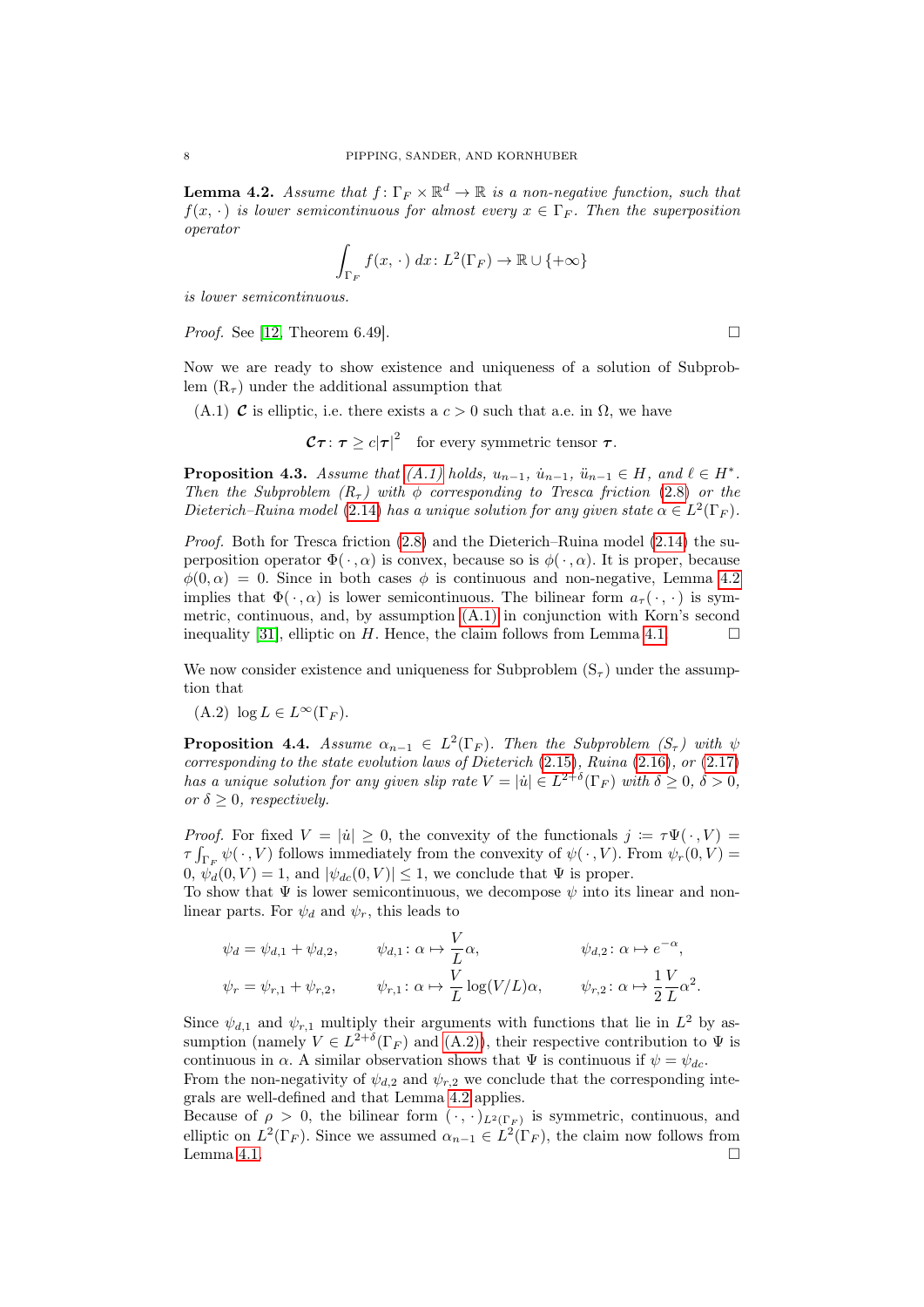# 5. Existence of solutions for a Coupled Spatial Dieterich–Ruina PROBLEM

Since the Dieterich–Ruina model of RSF with Dieterich's or Ruina's state evolution law leads to subproblems that are uniquely solvable, we can define a solution operator for each problem, namely

$$
S\colon L^{2+\delta}(\Gamma_{F})\to L^2(\Gamma_{F})\qquad\qquad\text{corresponding to Subproblem }(S_\tau)
$$

and

$$
R: L^{2}(\Gamma_{F}) \to H \qquad \qquad \text{corresponding to Subproblem } (\mathcal{R}_{\tau}),
$$

for any  $\delta \geq 0$ . In this manner, we map scalar velocities on  $\Gamma_F$  to states (using S) and states to velocity fields on  $\Omega$  (using R). Since such velocity fields can be transformed into scalar velocities on  $\Gamma_F$  through the map

 $|\gamma_F| \colon H \to L^p(\Gamma_F), \qquad v \mapsto (\Gamma_F \ni x \mapsto |v(x)|),$ 

we can close the circle here. Before we discuss for which  $\delta$  this is possible, we consider the consequences. We first compose the two solution operators to obtain

$$
RS \coloneqq R \circ S : L^{2+\delta}(\Gamma_F) \to H.
$$

If  $|\gamma_F|$  now maps to  $L^{2+\delta}(\Gamma_F)$ , we have a self-map  $RS \circ |\gamma_F|: H \to H$ . By construction, a fixed point of this map and its corresponding state solve both Subproblem  $(S_{\tau})$  and Subproblem  $(R_{\tau})$  simultaneously and thus the coupled Problem  $(RSF_\tau)$ .

Now back to  $\delta$ : Since the trace operator  $\gamma: H \to L^p(\Gamma_F)^d$  is well-defined and compact for  $1 \leq p < p^*$ , so is  $|\gamma_F|$ , with  $p^* = 4$  in the three-dimensional case and  $p^* = \infty$  in two dimensions [\[6\]](#page-18-6). Any  $\delta < p^* - 2$  is thus admissible.

In what follows, we make the necessary arrangements for an application of Schauder's theorem which guarantees that  $RS \circ |\gamma_F|$  has a fixed point. To that end, we are forced to restrict ourselves to Dieterich's state evolution law for reasons that become clear as we proceed. We also make the assumptions

(A.3)  $\bar{\sigma}_n \in L^{\infty}(\Gamma_F),$  $(A.4)$   $V_0 \in L^{\infty}(\Gamma_F)$  and  $\log V_0 \in L^{\infty}(\Gamma_F)$ ,  $(A.5)$   $a \in L^{\infty}(\Gamma_F),$  $(A.6)$   $b \in L^{\infty}(\Gamma_F)$ , and  $(A.7)$   $\mu_0 \in L^{\infty}(\Gamma_F)$ .

<span id="page-8-0"></span>5.1. Towards boundedness and continuity of RS. Since for any two states  $\alpha$ ,  $\beta \in L^2(\Gamma_F)$  we have

<span id="page-8-1"></span>(5.1)  
\n
$$
\Phi(R(\beta), \alpha) - \Phi(R(\alpha), \alpha) + \Phi(R(\alpha), \beta) - \Phi(R(\beta), \beta)
$$
\n
$$
\ge a_{\tau}(R(\alpha) - R(\beta), R(\alpha) - R(\beta))
$$
\n
$$
\ge C \|R(\alpha) - R(\beta)\|_{1,2,\Omega}^2
$$

for a constant  $C > 0$  by H-ellipticity of  $a_{\tau}(\cdot, \cdot)$ , upper bounds for the term

$$
\Phi(R(\beta), \alpha) - \Phi(R(\alpha), \alpha) + \Phi(R(\alpha), \beta) - \Phi(R(\beta), \beta)
$$
  
= 
$$
\int_{\Gamma_F} \phi(R(\beta), \alpha) - \phi(R(\alpha), \alpha) + \phi(R(\alpha), \beta) - \phi(R(\beta), \beta)
$$

also yield upper bounds for the term  $||R(\alpha) - R(\beta)||^2$ . By means of such bounds we establish that  $RS$  is bounded (i.e. it maps bounded sets into bounded sets) and continuous.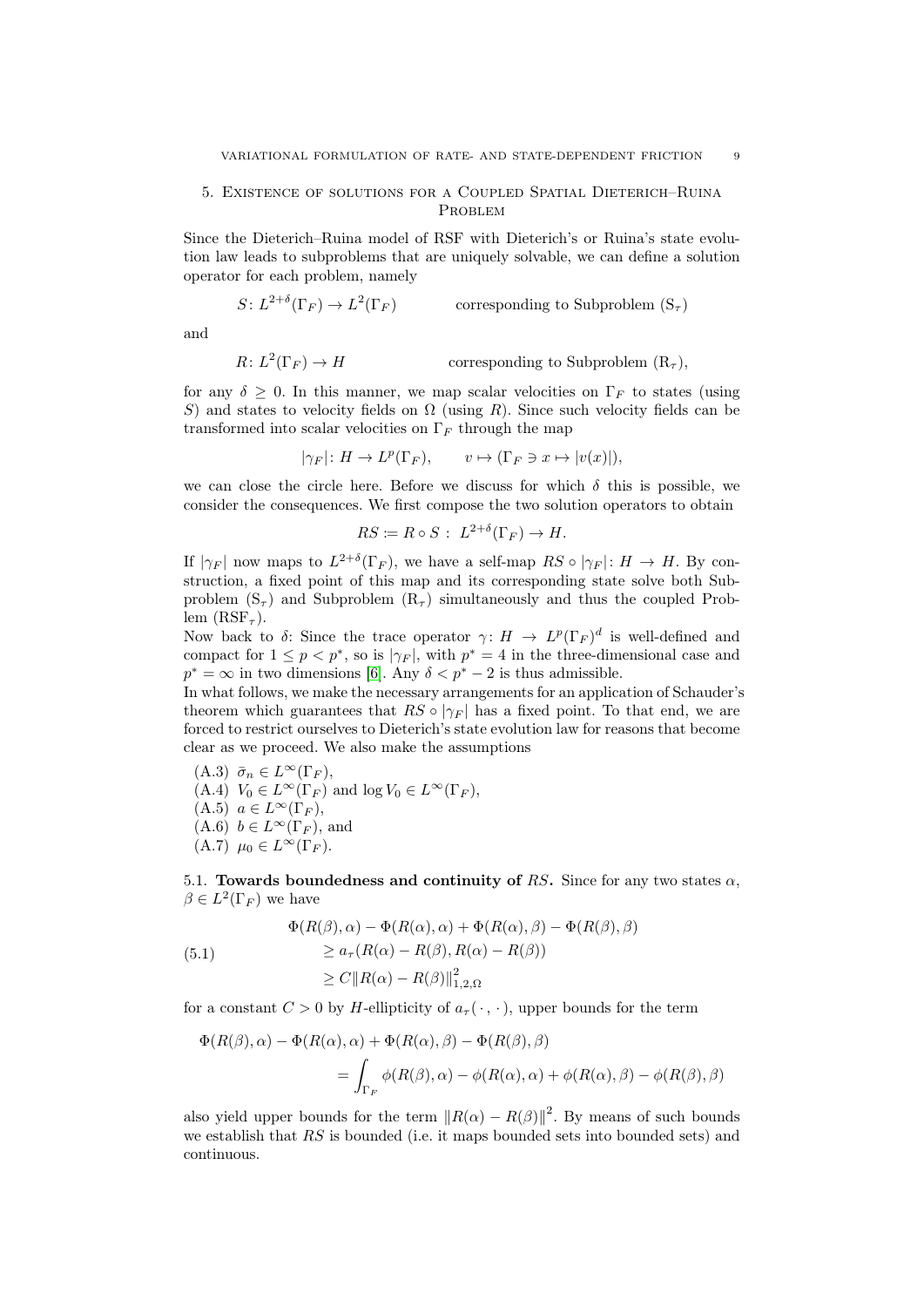<span id="page-9-7"></span>Proposition 5.1. We have

<span id="page-9-0"></span>(5.2) 
$$
\phi(U, \alpha) - \phi(V, \alpha) + \phi(V, \beta) - \phi(U, \beta)
$$

$$
\leq a|\bar{\sigma}_n| \left[ \max(U, V) |\log(V_m(\alpha)/V_m(\beta))| + |V_m(\alpha) - V_m(\beta)| \right]
$$

with  $\alpha$ ,  $\beta$ ,  $U$ ,  $V \in \mathbb{R}$  and  $0 \leq U$ ,  $V$ .

*Proof.* Since the function  $\varphi$  from [\(2.13\)](#page-5-7) is defined piecewise depending on whether the first argument is smaller than  $V_m$  or not, and we consider four terms at once, we can distinguish 16 cases, each of which yields an explicit expression for [\(5.2\)](#page-9-0). Given that [\(5.2\)](#page-9-0) remains unchanged if we swap U and V simultaneously with  $\alpha$ and  $\beta$ , some cases are analogous to others. For brevity, we write

$$
(*) = [\phi(U, \alpha) - \phi(V, \alpha) + \phi(V, \beta) - \phi(U, \beta)]/a|\bar{\sigma}_n|
$$

and find:

<span id="page-9-2"></span><span id="page-9-1"></span>(1)  $U \leq V_m(\alpha)$ ,  $V \leq V_m(\alpha)$ ,  $V \leq V_m(\beta)$ ,  $U \leq V_m(\beta)$ : Implies  $(*) = 0$ . (2)  $U \leq V_m(\alpha)$ ,  $V \leq V_m(\alpha)$ ,  $V \leq V_m(\beta)$ ,  $U \geq V_m(\beta)$ : Implies  $(*) \leq 0$ . (3)  $U \leq V_m(\alpha)$ ,  $V \leq V_m(\alpha)$ ,  $V \geq V_m(\beta)$ ,  $U \leq V_m(\beta)$ : Implies  $(*) = V \log(V/V_m(\beta)) - V + V_m(\beta) \leq V \log(V_m(\alpha)/V_m(\beta)).$ (4)  $U \leq V_m(\alpha)$ ,  $V \leq V_m(\alpha)$ ,  $V \geq V_m(\beta)$ ,  $U \geq V_m(\beta)$ : Implies

$$
V_m(\alpha) \ge V, \, U \ge V_m(\beta)
$$

<span id="page-9-4"></span>and thus

$$
(*) = V \log(V/V_m(\beta)) - U \log(U/V_m(\beta)) + U - V
$$
  
\n
$$
\leq V \log(V_m(\alpha)/V_m(\beta)) + |V_m(\alpha) - V_m(\beta)|.
$$

(5)  $U \leq V_m(\alpha)$ ,  $V \geq V_m(\alpha)$ ,  $V \leq V_m(\beta)$ ,  $U \leq V_m(\beta)$ : Analogous to [\(2\).](#page-9-1)

(6)  $U \leq V_m(\alpha)$ ,  $V \geq V_m(\alpha)$ ,  $V \leq V_m(\beta)$ ,  $U \geq V_m(\beta)$ : Implies

$$
U = V_m(\alpha) = V = V_m(\beta) = U
$$

and thus  $(*) = 0$ .

<span id="page-9-3"></span>and thus (\*) = 0.  
\n(7) 
$$
U \leq V_m(\alpha)
$$
,  $V \geq V_m(\alpha)$ ,  $V \geq V_m(\beta)$ ,  $U \leq V_m(\beta)$ : Implies  
\n(\*) =  $V \log(V_m(\alpha)/V_m(\beta)) + V_m(\beta) - V_m(\alpha)$ .  
\n(8)  $U \leq V_m(\alpha)$ ,  $V \geq V_m(\alpha)$ ,  $V \geq V_m(\beta)$ ,  $U \geq V_m(\beta)$ : Implies

<span id="page-9-5"></span>
$$
\begin{aligned} \n\text{(a)} \quad & \text{if } \sum v_m(\alpha), \, \text{if } \sum v_m(\alpha), \, \text{if } \sum v_m(\beta), \, \text{if } \sum v_m(\beta). \text{ implies} \\ \n& \text{if } \sum v_m(\alpha) & \text{if } \sum v_m(\beta) \text{if } \sum v_m(\beta) \text{if } \sum v_m(\alpha) \text{if } \sum v_m(\alpha) \text{if } \sum v_m(\alpha) \text{if } \sum v_m(\alpha) \text{if } \sum v_m(\alpha) \text{if } \sum v_m(\alpha) \text{if } \sum v_m(\alpha) \text{if } \sum v_m(\alpha) \text{if } \sum v_m(\alpha) \text{if } \sum v_m(\alpha) \text{if } \sum v_m(\alpha) \text{if } \sum v_m(\alpha) \text{if } \sum v_m(\alpha) \text{if } \sum v_m(\alpha) \text{if } \sum v_m(\alpha) \text{if } \sum v_m(\alpha) \text{if } \sum v_m(\alpha) \text{if } \sum v_m(\alpha) \text{if } \sum v_m(\alpha) \text{if } \sum v_m(\alpha) \text{if } \sum v_m(\alpha) \text{if } \sum v_m(\alpha) \text{if } \sum v_m(\alpha) \text{if } \sum v_m(\alpha) \text{if } \sum v_m(\alpha) \text{if } \sum v_m(\alpha) \text{if } \sum v_m(\alpha) \text{if } \sum v_m(\alpha) \text{if } \sum v_m(\alpha) \text{if } \sum v_m(\alpha) \text{if } \sum v_m(\alpha) \text{if } \sum v_m(\alpha) \text{if } \sum v_m(\alpha) \text{if } \sum v_m(\alpha) \text{if } \sum v_m(\alpha) \text{if } \sum v_m(\alpha) \text{if } \sum v_m(\alpha) \text{if } \sum v_m(\alpha) \text{if } \sum v_m(\alpha) \text{if } \sum v_m(\alpha) \text{if } \sum v_m(\alpha) \text{if } \sum v_m(\alpha) \text{if } \sum v_m(\alpha) \text{if } \sum v_m(\alpha) \text{if } \sum v_m(\alpha) \text{if } \sum v_m(\alpha) \text{if } \sum v_m(\alpha) \text{if } \sum v_m(\alpha) \text{if } \sum v_m(\alpha) \text{if } \sum v_m(\alpha) \text{if } \sum v_m(\alpha) \text{if } \sum v_m(\alpha) \text{if } \sum v_m(\alpha) \text{if
$$

- (9)  $U \geq V_m(\alpha)$ ,  $V \leq V_m(\alpha)$ ,  $V \leq V_m(\beta)$ ,  $U \leq V_m(\beta)$ : Analogous to [\(3\).](#page-9-2) (10)  $U \geq V_m(\alpha)$ ,  $V \leq V_m(\alpha)$ ,  $V \leq V_m(\beta)$ ,  $U \geq V_m(\beta)$ : Analogous to [\(7\).](#page-9-3)
- (11)  $U \geq V_m(\alpha)$ ,  $V \leq V_m(\alpha)$ ,  $V \geq V_m(\beta)$ ,  $U \leq V_m(\beta)$ : Implies

$$
U = V_m(\alpha) = V = V_m(\beta) = U
$$

and thus  $(*) = 0$ .

<span id="page-9-6"></span>(12) 
$$
U \ge V_m(\alpha)
$$
,  $V \le V_m(\alpha)$ ,  $V \ge V_m(\beta)$ ,  $U \ge V_m(\beta)$ : Implies  
\n
$$
(*) = U \log(V_m(\beta)/V_m(\alpha)) - V \log(V_m(\beta)/V) + V_m(\alpha) - V
$$
\n
$$
\le U \log(V_m(\beta)/V_m(\alpha)) - V \log(V_m(\beta)/V_m(\alpha)) + V_m(\alpha) - V
$$
\n
$$
\le V_m(\alpha) - V \le V_m(\alpha) - V_m(\beta).
$$

- (13)  $U \geq V_m(\alpha)$ ,  $V \geq V_m(\alpha)$ ,  $V \leq V_m(\beta)$ ,  $U \leq V_m(\beta)$ : Analogous to [\(4\).](#page-9-4)
- (14)  $U \geq V_m(\alpha)$ ,  $V \geq V_m(\alpha)$ ,  $V \leq V_m(\beta)$ ,  $U \geq V_m(\beta)$ : Analogous to [\(8\).](#page-9-5)
- (15)  $U \geq V_m(\alpha)$ ,  $V \geq V_m(\alpha)$ ,  $V \geq V_m(\beta)$ ,  $U \leq V_m(\beta)$ : Analogous to [\(12\).](#page-9-6)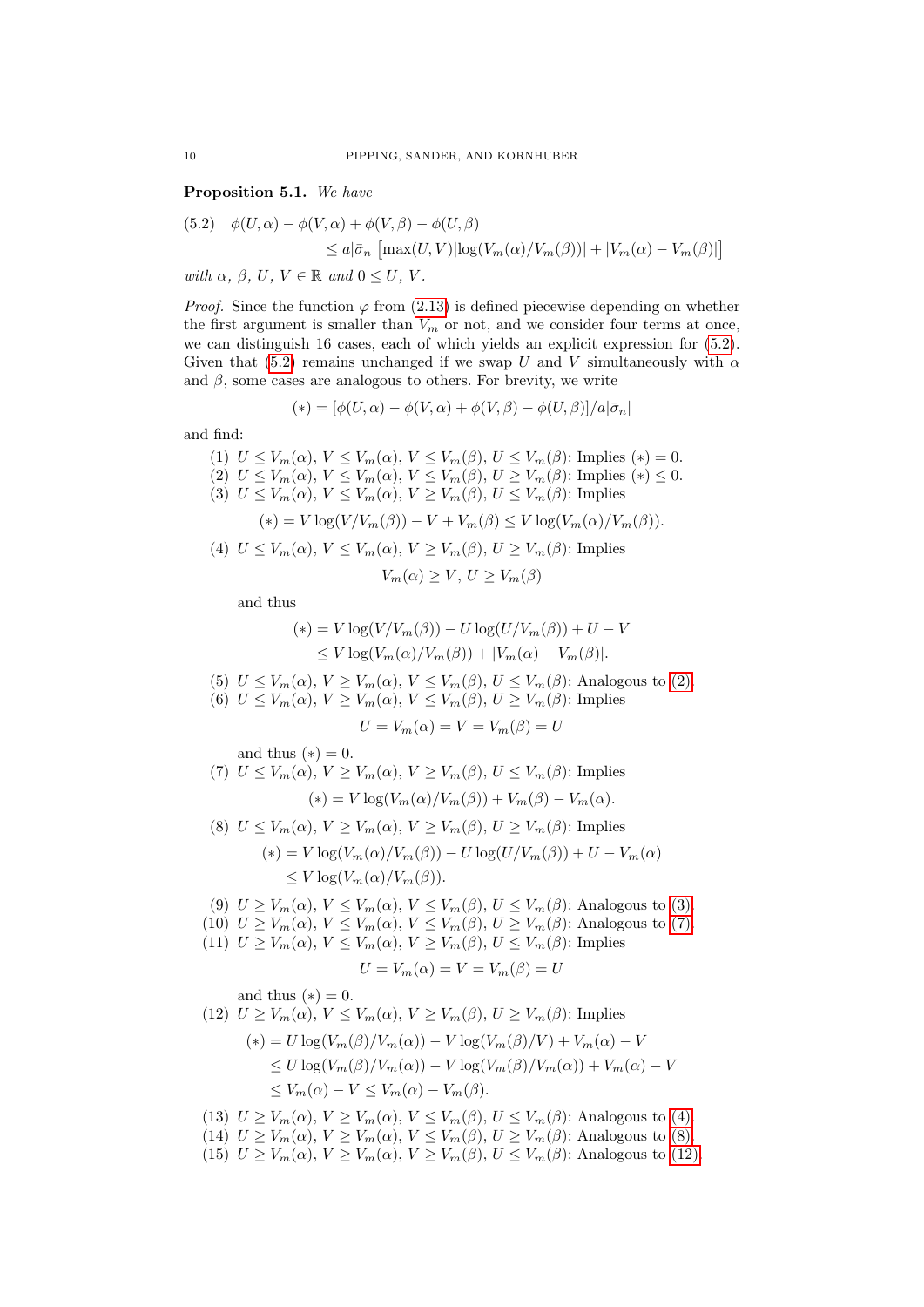(16) 
$$
U \ge V_m(\alpha)
$$
,  $V \ge V_m(\alpha)$ ,  $V \ge V_m(\beta)$ ,  $U \ge V_m(\beta)$ : Implies  
\n
$$
(*) = (U - V) \log(V_m(\beta)/V_m(\alpha)).
$$

The claim now follows by taking the maximum of the above bounds.  $\Box$ 

In the following, we write  $\|\cdot\|_{k,p,M}$  for the canonical  $W^{k,p}(M)$  norm. The pointwise bound obtained in Proposition [5.1](#page-9-7) yields the integral bound[1](#page-10-0)

$$
\Phi(R(\beta), \alpha) - \Phi(R(\alpha), \alpha) + \Phi(R(\alpha), \beta) - \Phi(R(\beta), \beta)
$$
\n
$$
\leq ||a\bar{\sigma}_n \max(|R(\alpha)|, |R(\beta)|) \log(V_m(\alpha)/V_m(\beta))||_{0,1,\Gamma_F}
$$
\n
$$
+ ||a\bar{\sigma}_n[V_m(\alpha) - V_m(\beta)]||_{0,1,\Gamma_F}
$$
\n
$$
\leq ||\max(|R(\alpha)|, |R(\beta)|)||_{0,2,\Gamma_F} ||a\bar{\sigma}_n \log(V_m(\alpha)/V_m(\beta))||_{0,2,\Gamma_F}
$$
\n
$$
+ ||a\bar{\sigma}_n||_{0,\infty,\Gamma_F} ||V_m(\alpha) - V_m(\beta)||_{0,1,\Gamma_F}
$$
\n
$$
\leq C_1 ||\max(|R(\alpha)|, |R(\beta)|) ||_{0,2,\Gamma_F} ||\beta - \alpha||_{0,2,\Gamma_F}
$$
\n
$$
+ C_2 ||e^{-(b/a)\alpha} - e^{-(b/a)\beta} ||_{0,1,\Gamma_F}
$$

with the constants  $C_1 \coloneqq \|b\bar{\sigma}_n\|_{0,\infty,\Gamma_F}$  and

$$
C_2 := ||a\bar{\sigma}_n||_{0,\infty,\Gamma_F} ||V_0 \exp(-\mu_0/a - (b/a) \log(V_0/L))||_{0,\infty,\Gamma_F},
$$

both of which are finite by assumptions  $(A.2)$ – $(A.7)$ . In conjunction with  $(5.1)$ , we thus have

<span id="page-10-1"></span>(5.3) 
$$
C||R(\alpha) - R(\beta)||_{1,2,\Omega}^2 \leq C_1 ||\max(|R(\alpha)|, |R(\beta)|)||_{0,2,\Gamma_F} ||\beta - \alpha||_{0,2,\Gamma_F} + C_2 ||e^{-(b/a)\alpha} - e^{-(b/a)\beta}||_{0,1,\Gamma_F}.
$$

On the one hand,  $\alpha = S(V)$  and  $\beta = 0$  now turn [\(5.3\)](#page-10-1) into

<span id="page-10-4"></span>
$$
C(||RS(V)||_{1,2,\Omega} - ||R(0)||_{1,2,\Omega})^{2}
$$
  
\n
$$
\leq C||RS(V) - R(0)||_{1,2,\Omega}^{2}
$$
  
\n
$$
\leq C_{1}||\max(|RS(V)|, |R(0)|)||_{0,2,\Gamma_{F}}||S(V)||_{0,2,\Gamma_{F}}
$$
  
\n
$$
+ C_{2}||e^{-(b/a)S(V)} - 1||_{0,1,\Gamma_{F}}
$$
  
\n
$$
\leq C_{1}(||RS(V)||_{0,2,\Gamma_{F}} + ||R(0)||_{0,2,\Gamma_{F}})||S(V)||_{0,2,\Gamma_{F}}
$$
  
\n
$$
+ C_{2}||e^{-(b/a)S(V)}||_{0,1,\Gamma_{F}} + C_{2}||1||_{0,1,\Gamma_{F}},
$$

which we can use to bound the growth of RS. On the other hand, once we know that RS is bounded and show that  $V_n \to V$  in  $L^{2+\delta}(\Gamma_F)$  implies  $S(V_n) \to S(V)$  in  $L^2(\Gamma_F)$  and  $e^{-(b/a)S(V_n)} \to e^{-(b/a)S(V)}$  in  $L^1(\Gamma_F)$ , it follows from [\(5.3\)](#page-10-1) that RS is continuous. To that end, we need to investigate  $S$  more thoroughly.

5.2. An explicit formulation for the state problem. In this section it is shown that S can also be viewed as a superposition operator.

We first observe that an application of the backward Euler scheme to Dieterich's law [\(2.15\)](#page-5-4) turns it into

<span id="page-10-3"></span>(5.5) 
$$
\alpha_n - \tau e^{-\alpha_n} = \alpha_{n-1} - \frac{\Delta U_n}{L},
$$

with  $\Delta U_n \coloneqq \tau V_n$ . This prompts us to investigate the abstract problem

<span id="page-10-2"></span>
$$
(5.6) \t\t\t z - \tau e^{-z} = r,
$$

for which it is convenient to introduce the Lambert  $W$  function [\[8\]](#page-18-7).

**Definition.** For  $z \in [0, \infty)$ , we uniquely define  $W(z)$  by  $W(z)e^{W(z)} = z$ .

<span id="page-10-0"></span><sup>&</sup>lt;sup>1</sup>Here and in what follows, we do not distinguish between  $v \in H$  and  $\gamma_F(v) \in L^p(\Gamma_F)^d$  if the intended meaning is clear from the context.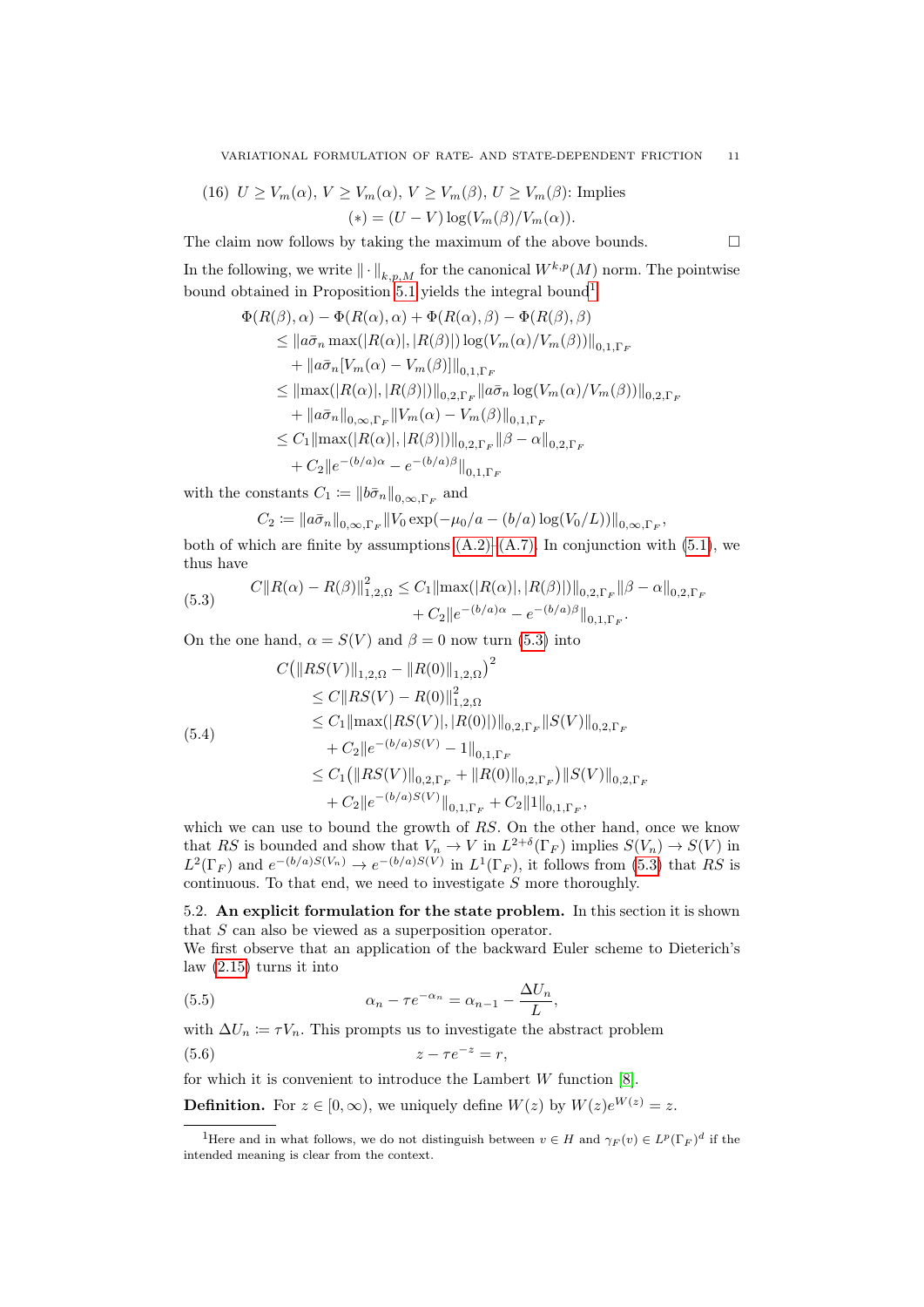We can then write  $z = W(\tau e^{-r}) + r$  for [\(5.6\)](#page-10-2) and

$$
\alpha_n = W(\tau e^{\Delta U_n/L - \alpha_{n-1}}) - (\Delta U_n/L - \alpha_{n-1})
$$

for [\(5.5\)](#page-10-3). If we furthermore define  $s(V) := W(\tau e^V) - V$  and  $s^{\alpha}(V) := s(V - \alpha)$ , then [\(5.5\)](#page-10-3) takes the form

$$
\alpha_n = s^{\alpha_{n-1}} (\Delta U_n / L).
$$

<span id="page-11-0"></span>**Proposition 5.2.** The function s is Lipschitz continuous and so is  $s^{\alpha}$ . As a consequence,  $T_{s^{\alpha}}$  is a well-defined Lipschitz continuous operator from  $L^p(\Gamma_F)$  to  $L^p(\Gamma_F)$ whenever  $\alpha \in L^p(\Gamma_F)$ .

*Proof.* It is straightforward to show  $W(z)' = W(z)/[z(1+W(z))]$ , which implies

$$
s'(z) = \frac{W(\tau e^z)}{1 + W(\tau e^z)} - 1 = -\frac{1}{1 + W(\tau e^z)}
$$
  
ence we have  $W(z) > 0$  for  $z > 0$ 

and thus  $|s'| < 1$  since we have  $W(z) > 0$  for  $z > 0$ .

Given that Subproblem  $(S_{\tau})$  with  $\alpha_{n-1} \in L^2(\Gamma_F)$  has a unique solution over  $L^2(\Gamma_F)$ by Proposition [4.4,](#page-7-3) and  $T_{s^{\alpha_{n-1}}}$  maps to  $L^2(\Gamma_F)$  by Proposition [5.2,](#page-11-0) the two operators S and  $T_{s^{\alpha_{n-1}}}$  must coincide.

5.3. Growth of S. As a consequence of [\(5.4\)](#page-10-4), the growth of RS is dominated by the growth of S and  $e^{-(b/a)S}$ . In this section, we show that S has asymptotically logarithmic growth, so that we can shift our attention to  $e^{-(b/a)S}$ . To this end, we first show that s has logarithmic growth on the positive real axis.

<span id="page-11-2"></span>**Lemma 5.3.** We have  $|s(z)| < log(z/\tau)$  for  $\tau < 1$  and  $z > 1 - log \tau$ .

*Proof.* Since  $z \ge \tau$  implies  $W(\tau e^z) \le z$ , we can assume  $|s(z)| = -s(z)$ . For  $\tau = 1$ , we have

$$
y - W(e^y) \le \log y \iff (y - \log y)e^{y - \log y} \le e^y \iff y - \log y \le y \iff 1 \le y.
$$

For the general case, with  $\tau \leq 1$  and  $z + \log \tau \geq 1$  the above implies

$$
-s(z) + \log \tau = (z + \log \tau) - W(\tau e^z) \le \log(z + \log \tau) \le \log z
$$

from which the claim immediately follows.  $\Box$ 

The operator S inherits this property for non-negative arguments from s. To show this, we can use Jensen's inequality. The application is not straightforward, however, since S is parametrised with a state  $\alpha$ , and  $s^2$  is not concave on all of R. We first address the second concern.

<span id="page-11-3"></span>**Lemma 5.4.** Let  $\tau > 0$  be arbitrary. Then there is a  $z_0(\tau) \geq 0$  such that

$$
\frac{d}{dz}(s(z)^2) \ge 0 \quad and \quad \frac{d^2}{dz^2}(s(z)^2) \le 0
$$

for  $z \geq z_0(\tau)$ .

Proof. We find

$$
\frac{d}{dz}(s(z)^2) = 2 \cdot \frac{z - W(\tau e^z)}{1 + W(\tau e^z)} \ge 0 \iff z \ge W(\tau e^z) \iff z \ge \tau,
$$

so that we can choose any  $z_0 \geq \tau$  to make  $s^2$  non-decreasing from  $z_0$  on. We also find

<span id="page-11-1"></span>
$$
\frac{d^2}{dz^2}(s(z)^2) = 2 \cdot \frac{1 + W(\tau e^z) + (W(\tau e^z) - z)W(\tau e^z)}{(1 + W(\tau e^z))^3} \le 0
$$
\n
$$
(5.7) \qquad \Longleftrightarrow \frac{1 + W(\tau e^z)}{W(\tau e^z)} \le z - W(\tau e^z),
$$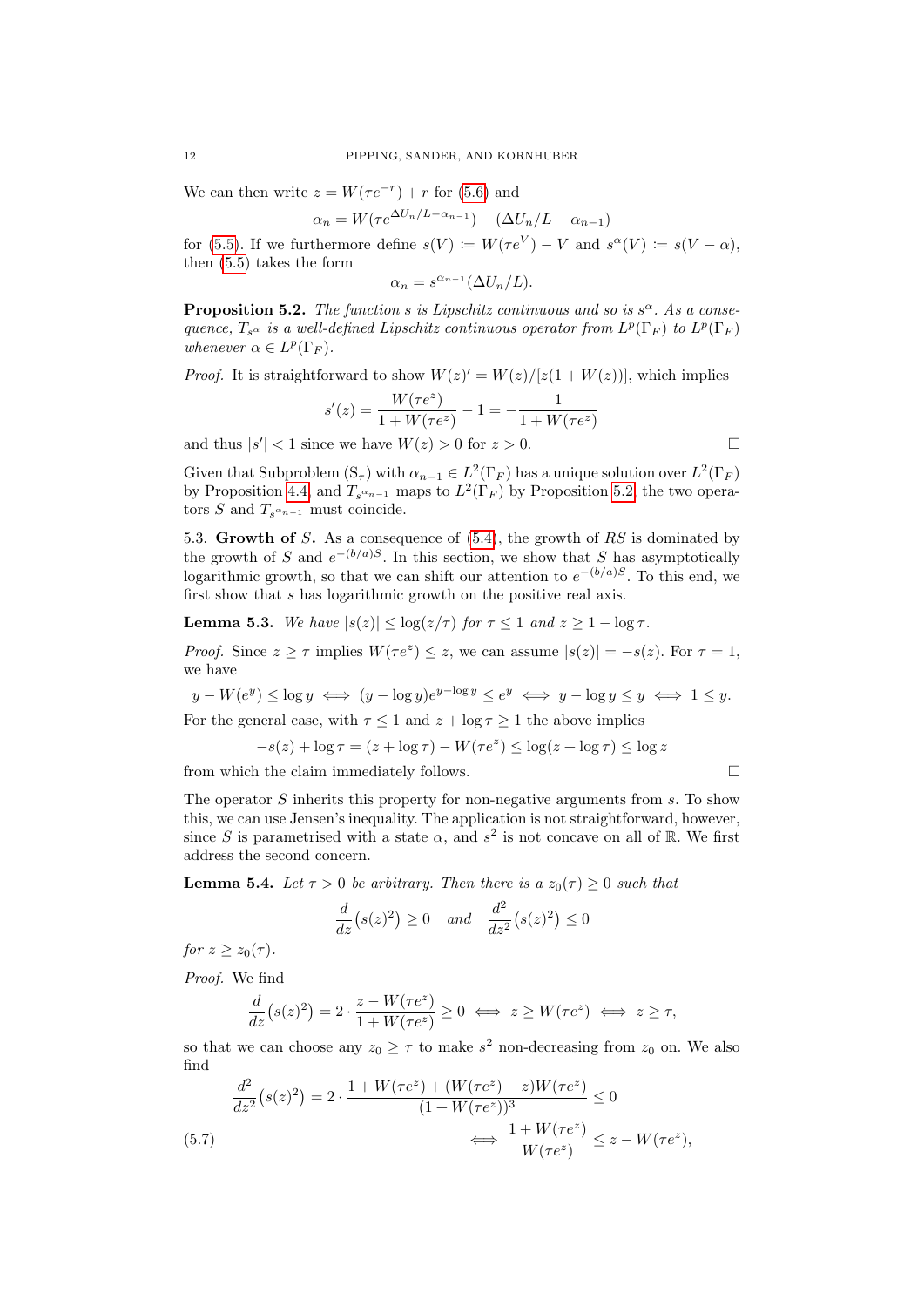which must be true from some  $z_0 \ge 0$  on since the left-hand side of [\(5.7\)](#page-11-1) converges to 1 from above and the right-hand side goes to infinity with  $z \to \infty$ to 1 from above and the right-hand side goes to infinity with  $z \to \infty$ .

Since now  $s^2$  is concave and non-decreasing on an interval  $[z_0, \infty)$ , we can bound integrals over  $s(z)^2$  with  $z \ge z_0$ .

<span id="page-12-2"></span>**Lemma 5.5.** Assume  $\tau \leq 1$ . Then there is a constant C such that for any V  $\in$  $L^p(\Gamma_F)$  and  $\alpha \in L^2(\Gamma_F)$  with  $Z(V, \alpha) \coloneqq ||V||_{0,p,\Gamma_F} + ||\alpha||_{0,2,\Gamma_F} \geq C$  and  $M \coloneqq \{x \in$  $\Gamma_F: V(x) - \alpha(x) \geq z_0$ , we have

$$
\left(\int_M s(V-\alpha)^2\right)^{1/2} \leq \lambda(\Gamma_F)^{1/2} \log\left(\frac{C(\Gamma_F)}{\tau}Z(V,\alpha)\right) + 2/e,
$$

where  $\lambda$  denotes the  $(d-1)$ -dimensional Lebesque measure.

*Proof.* Since the case  $\lambda(M) = 0$  is trivially covered by choosing  $C \ge \tau/C(\Gamma_F)$ , we assume  $\lambda(M) > 0$  and define a function g by

$$
g(z) := \begin{cases} s(z)^2 & \text{if } z \ge z_0 \\ s(z_0)^2 + (z - z_0) \frac{d}{dz} (s(z)^2)|_{z=z_0} & \text{otherwise,} \end{cases}
$$

so that g is non-decreasing, concave, and coincides with  $s^2$  on  $[z_0, \infty)$ . By construction, we now have

$$
\frac{1}{\lambda(M)} \int_M s(V - \alpha)^2 = \int_M g(V - \alpha) \frac{d\lambda}{\lambda(M)}
$$
\n
$$
\leq g \left( \int_M V - \alpha \frac{d\lambda}{\lambda(M)} \right)
$$
\n
$$
\leq g \left( \frac{C(\Gamma_F)}{\lambda(M)} Z(V, \alpha) \right)
$$
\n
$$
= s \left( \frac{C(\Gamma_F)}{\lambda(M)} Z(V, \alpha) \right)^2 \quad \text{if } \frac{C(\Gamma_F)}{\lambda(\Gamma_F)} Z(V, \alpha) \geq z_0
$$
\n
$$
\leq \log \left( \frac{C(\Gamma_F)}{\tau \lambda(M)} Z(V, \alpha) \right)^2 \quad \text{if } \frac{C(\Gamma_F)}{\lambda(\Gamma_F)} Z(V, \alpha) \geq 1 - \log \tau
$$

by Jensen's inequality, Lemma [5.3,](#page-11-2) and Lemma [5.4.](#page-11-3) This means

$$
\left(\int_M s(V-\alpha)^2\right)^{1/2} \le \lambda(M)^{1/2} \log\left(\frac{C(\Gamma_F)}{\tau \lambda(M)} Z(V,\alpha)\right)
$$

whenever  $Z(V, \alpha) \geq \tilde{C} := \max\{z_0, 1 - \log \tau\} \lambda(\Gamma_F) / C(\Gamma_F)$ . We conclude

$$
\left(\int_M s(V-\alpha)^2\right)^{1/2} \le \lambda(M)^{1/2} \log\left(\frac{C(\Gamma_F)}{\tau}Z(V,\alpha)\right) - \lambda(M)^{1/2} \log(\lambda(M))
$$
  

$$
\le \lambda(\Gamma_F)^{1/2} \log\left(\frac{C(\Gamma_F)}{\tau}Z(V,\alpha)\right) + 2/e
$$

whenever  $Z(V, \alpha) \ge \max{\{\tilde{C}, \tau/C(\Gamma_F)\}}$ .

To show that S has asymptotically logarithmic growth, we now only need to make sure that points x with  $V(x) < z_0$  can be neglected.

<span id="page-12-1"></span>**Lemma 5.6.** We have  $s(z)^2 \leq z^2 + 1/\tau$  for all z and  $\tau \leq 1$ .

*Proof.* The substitution  $z = y/\tau + \log(y/\tau^2)$  reduces the claim to

<span id="page-12-0"></span>(5.8) 
$$
2\frac{y}{\tau}\log(\tau^2) - \frac{y^2}{\tau^2} \le 2\frac{y}{\tau}\log y + \frac{1}{\tau}
$$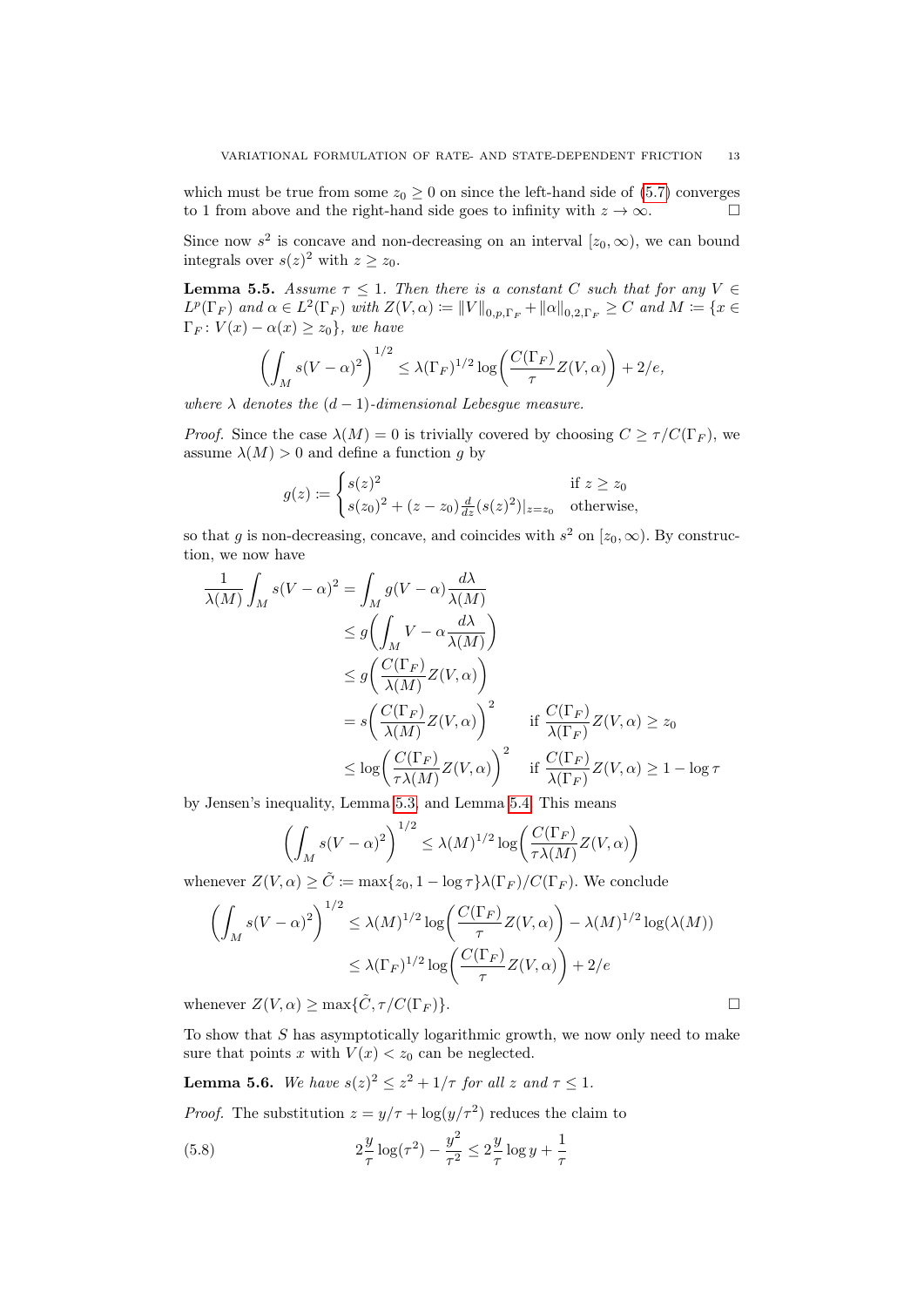with  $y > 0$ . Since the left-hand side of [\(5.8\)](#page-12-0) is negative, this is implied by

$$
0 \le 2y \log y + 1,
$$

which is obvious.  $\Box$ 

Combining the above observations yields the result.

<span id="page-13-2"></span>**Proposition 5.7.** Assuming  $\tau \leq 1$  and  $\alpha \in L^p(\Gamma_F)$ , we have  $||s^{\alpha}(V)||_{0,2,\Gamma_F} \in$  $O(\log \|v\|_{0,p,\Gamma_F})$  for  $\|V\|_{0,p,\Gamma_F} \to \infty$ .

Proof. We first observe

$$
\|s^{\alpha}(V)\|_{0,2} \le \left(\int_{V-\alpha < z_0} s(V-\alpha)^2\right)^{1/2} + \left(\int_{V-\alpha \ge z_0} s(V-\alpha)^2\right)^{1/2}
$$

and

$$
\left(\int_{V-\alpha  

$$
\le \left(\int_{V-\alpha<0} \alpha^2 + 1/\tau\right)^{1/2} + \left(\int_{0\le V-\alpha  

$$
\le ||\alpha||_{0,2,\Gamma_F} + 2||1/\tau||_{0,1,\Gamma_F}^{1/2} + ||z_0||_{0,2,\Gamma_F}
$$
$$
$$

with arbitrary  $V \in L^p(\Gamma_F)$  by virtue of Lemma [5.6.](#page-12-1) Now choose C in accordance with Lemma [5.5.](#page-12-2) Either we have  $||V||_{0,p,\Gamma_F} + ||\alpha||_{0,2,\Gamma_F} \geq C$ , so that

$$
\left(\int_{V-\alpha\geq z_0} s(V-\alpha)^2\right)^{1/2} \leq \lambda(\Gamma_F)^{1/2} \log\left(\frac{C(\Gamma_F)}{\tau} \Big[\|V\|_{0,p,\Gamma_F} + \|\alpha\|_{0,2,\Gamma_F}\Big]\right) + 2/e,
$$
  
which means

which means

$$
\|s^\alpha(V)\|_{0,2,\Gamma_F}\in O(\log\|V\|_{0,p,\Gamma_F})\quad\text{with $ \|V\|_{0,p,\Gamma_F}\to\infty$}
$$

as claimed, or  $||V - \alpha||_{0,2,\Gamma_F}$  is bounded by a constant and so is  $||s(V - \alpha)||_{0,2,\Gamma_F}$ by Proposition [5.2,](#page-11-0) so that the claim is trivially true.

*Remark*. In the same manner, we obtain  $||s^{\alpha}(|v|)||_{0,2,\Gamma_F} \in O(\log ||v||_{1,2,\Omega})$  with  $||v||_{1,2,\Omega} \rightarrow \infty.$ 

5.4. Growth of  $e^{-(b/a)S}$ . We now bound the growth of  $e^{-S} := T_{\exp(-s^{\alpha_{n-1}})}$ ; again by investigating the underlying scalar map.

<span id="page-13-0"></span>**Proposition 5.8.** The function  $e^{-s}$  is Lipschitz continuous.

Proof. We have

$$
\left| \frac{d}{dz} e^{-s(z)} \right| = \frac{e^{z - W(\tau e^z)}}{1 + W(\tau e^z)} \le 1/\tau
$$
  

$$
\tau e^{z - W(\tau e^z)} = W(\tau e^z) \le 1 + W(\tau e^z).
$$

since

As a consequence, the operator  $e^{-S}$  is obviously well-defined and Lipschitz continuous from  $L^p(\Gamma_F)$  to  $L^p(\Gamma_F)$  whenever  $\alpha_{n-1} \in L^p(\Gamma_F)$ . We also have

<span id="page-13-3"></span>(5.9) 
$$
||e^{-rS(V)}||_{0,1,\Gamma_F} = ||e^{-S(V)}||_{0,r,\Gamma_F}^r \in O(||V||_{0,r,\Gamma_F}^r)
$$
  
for any  $r \leq p$ .

<span id="page-13-1"></span>Corollary 5.9. From  $\alpha_{n-1}$ ,  $e^{-\alpha_{n-1}} \in L^p(\Gamma_F)$  and  $u \in L^p(\Gamma_F)^d$  it follows that  $\alpha_n$ ,  $e^{-\alpha_n} \in L^p(\Gamma_F)$ . In other words, regularity of the state variable is carried over from one time step to the next.

*Proof.* This is an immediate consequence of Propositions [5.2](#page-11-0) and [5.8.](#page-13-0)  $\Box$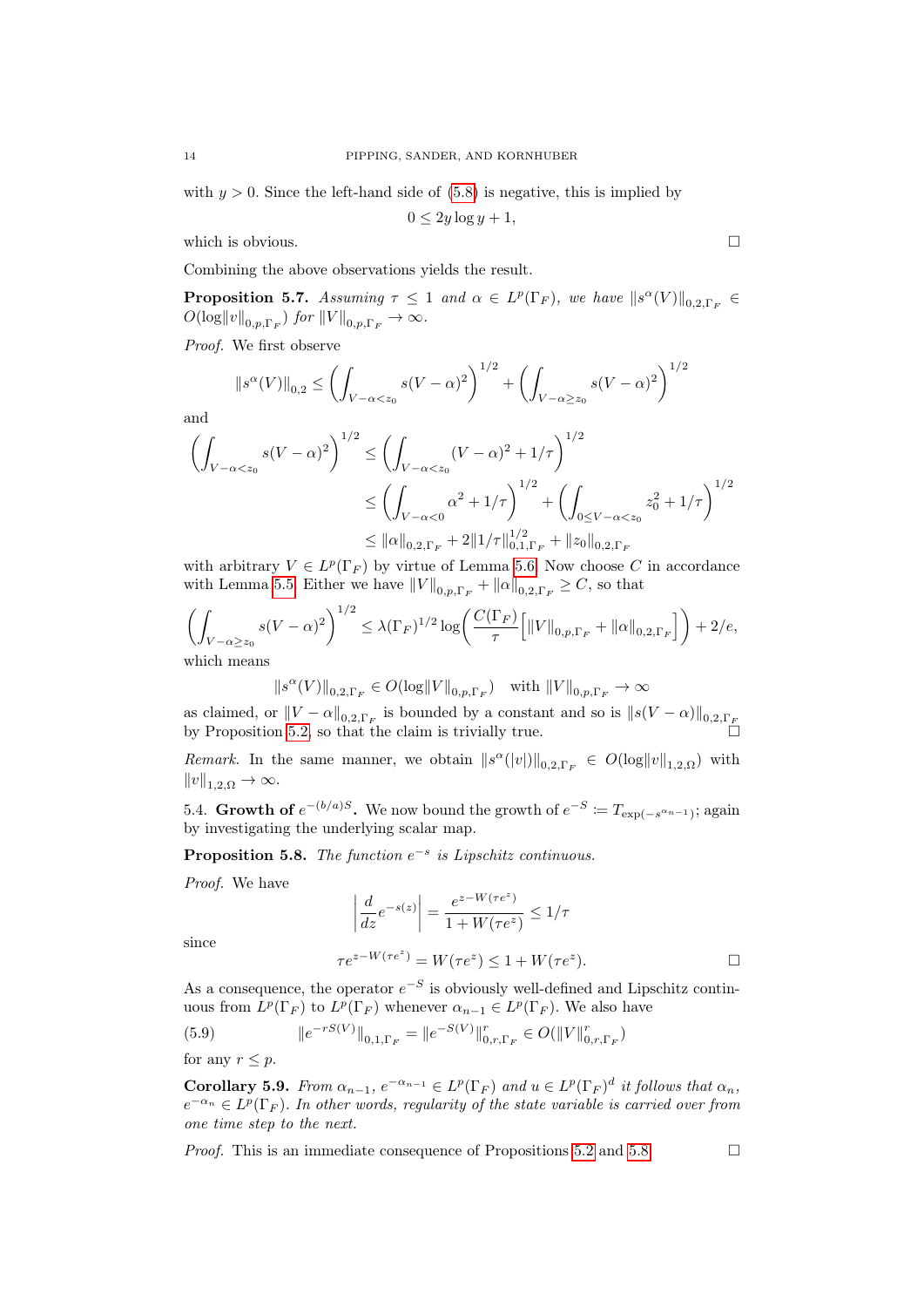It should be noted that the analogue of Corollary [5.9](#page-13-1) for Ruina's law does not seem to hold.

5.5. Growth and continuity of RS. With Proposition [5.7](#page-13-2) and Proposition [5.8](#page-13-0) we have bounded the growth of the right-hand side of [\(5.4\)](#page-10-4). In this section, we collect the implications for the operator RS. We first need a technical lemma.

<span id="page-14-0"></span>**Lemma 5.10.** From  $f(t)^2 \in O(f(t) \log t + t^r)$  with  $r > 0$  it follows that  $f(t) \in O(t^{r/2})$  with  $t \to \infty$ .

*Proof.* Straightforward. □

<span id="page-14-1"></span>**Proposition 5.11.** Assume  $b/a \leq r$  with  $r \leq 2$ . We then have

$$
||RS(V)||_{1,2,\Omega} \in O(||V||_{0,r,\Gamma_F}^{r/2})
$$

for  $||V||_{0,r,\Gamma_F} \to \infty$ . In particular, RS is then bounded.

Proof. From [\(5.4\)](#page-10-4) and [\(5.9\)](#page-13-3) as well as Proposition [5.7](#page-13-2) we deduce

$$
||RS(V)||_{1,2,\Omega}^{2} \in O(||RS(V)||_{1,2,\Omega} ||S(V)||_{0,2,\Gamma_{F}} + ||e^{-(b/a)S(V)}||_{0,1,\Gamma_{F}})
$$
  
\n
$$
\subseteq O(||RS(V)||_{1,2,\Omega} \log ||V||_{0,r,\Gamma_{F}} + ||V||_{0,r,\Gamma_{F}}^{r}).
$$

The claim now follows from Lemma [5.10.](#page-14-0)

Remark. In a similar fashion, we conclude

$$
||RS(|u|)||_{1,2,\Omega} \in O(||u||_{1,2,\Omega}^{r/2})
$$

for  $b/a \leq r < p^*$ .

**Corollary 5.12.** If we, furthermore, assume  $r < 2$ , we obtain

$$
||RS(|u|)||_{1,2,\Omega} \in o(||u||_{1,2,\Omega}),
$$

so that  $RS \circ |\gamma_F|$  is a self-map on sufficiently large balls in H.

The assumption  $b/a \le r < 2$  is not unreasonable. The literature has this to say: "Laboratory experiments generally show  $a \approx 2(b-a)$ " [\[27\]](#page-19-7).

which implies  $b/a \approx 3/2$ . From another source:

"Laboratory values of  $a/b$  are typically larger than 0.5" [\[1\]](#page-18-4).

In order to apply Schauder's theorem, we now only need to show that RS is continuous.

**Proposition 5.13.** The operator  $RS: L^p(\Gamma_F) \to H$  with  $p \geq 2$  is continuous whenever  $b/a \leq p$  and  $\alpha_{n-1} \in L^p(\Gamma_F)$ .

*Proof.* Let  $V_n$  converge to  $V \in L^p(\Gamma_F)$ . We know that the sequence  $RS(V_n)$  is bounded from Proposition [5.11,](#page-14-1) that  $S(V_n)$  converges in  $L^2$  from Proposition [5.2,](#page-11-0) and that  $e^{-(b/a)S(V)}$  converges in  $L^1$  from Proposition [5.8.](#page-13-0) In summary, the righthand side of [\(5.3\)](#page-10-1) converges and so must the left-hand side.

We thus have that for  $b/a \le r < 2$ , the operator  $RS \circ |\gamma_F|$  is a continuous compact self-map on large balls in  $H$ . By Schauder's fixed point theorem [\[13,](#page-19-18) Corollary 11.2], such balls contain fixed points of  $RS \circ |\gamma_F|$ . We conclude:

**Theorem 5.14.** If we have  $||b/a||_{0,\infty,\Gamma_F} \leq r < 2$  as well as  $\alpha_{n-1} \in L^2(\Gamma_F)$  and  $e^{-\alpha_{n-1}} \in L^2(\Gamma_F)$ , then the time-discrete coupled problem corresponding to the n<sup>th</sup> time step with Dieterich's state evolution law has a solution. The new state satisfies  $\alpha_n \in L^2(\Gamma_F)$  and  $e^{-\alpha_n} \in L^2(\Gamma_F)$ .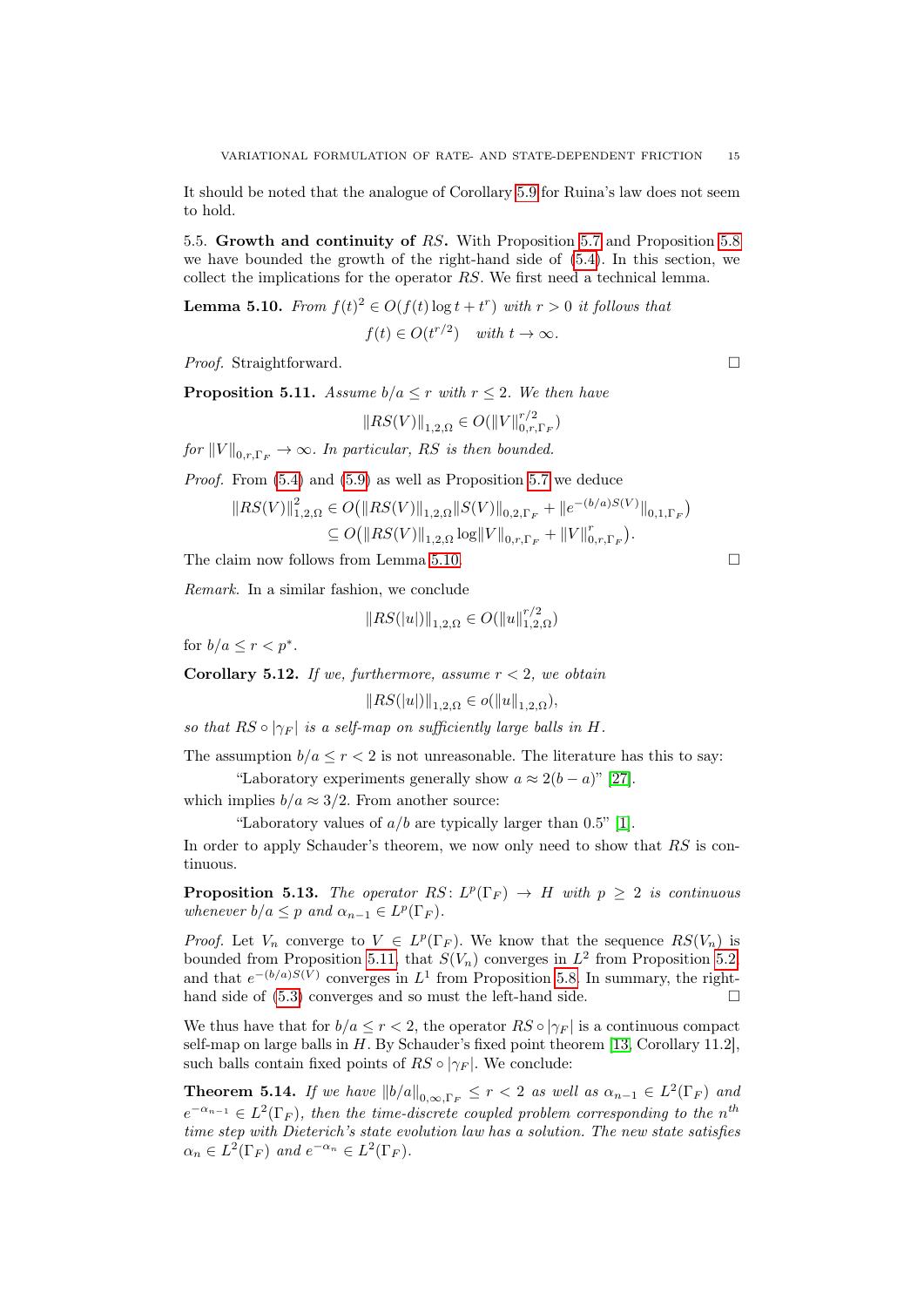**Corollary 5.15.** If we have  $||b/a||_{0,\infty,\Gamma_F} \leq r < 2$  as well as  $\alpha_0 \in L^2(\Gamma_F)$  and  $e^{-\alpha_0} \in L^2(\Gamma_F)$ , then the time-discrete coupled problem with Dieterich's state evolution law has a solution for every time step.

## 6. Numerical Experiments

<span id="page-15-2"></span><span id="page-15-0"></span>6.1. A model problem. We consider a two-dimensional  $5 \text{ m} \times 1 \text{ m}$  slider  $\Omega$  as depicted in Figure [2.1](#page-2-0) and assume it to consist of a St. Venant–Kirchhoff material. The body force shall represent gravity, hence we set  $f = -\rho g \cdot e_2$ . Here and in the following  $e_1, e_2$  denote the unit vectors in  $\mathbb{R}^2$ .

At the upper part  $\Gamma_D$  of the slider, we impose Dirichlet boundary conditions prescribing the velocity  $V_D$  in the direction of  $e_1$ , given by

$$
V_D(t) = \begin{cases} 2 \times 10^{-4} \text{ m/s} \cdot \frac{4t}{T} & \text{if } t \le T/4 \\ 2 \times 10^{-4} \text{ m/s} & \text{otherwise.} \end{cases}
$$

The bottom  $\Gamma_F$  obeys a Dieterich–Ruina friction model, and on  $\Gamma_N$  homogeneous Neumann conditions  $f_N = 0$  are imposed.

Initially, the configuration is selected to be stress-free, so that  $u_0 = u(\cdot, 0) \in H$ solves

$$
a(u_0, v) = \ell(v) \quad \forall v \in H.
$$

In addition, we choose  $\dot{u}(\cdot,0) = V_D(0) \cdot e_1$  on  $\Omega$ , which is consistent with the aforementioned Dirichlet boundary condition, as well as  $\alpha(\cdot, 0) = -10$  on  $\Gamma_F$ . The remaining parameters are listed in Table [6.1.](#page-15-1)

We select the final time  $T = 15$  s and the time step  $\tau = T/N$  with  $N = 10^4$ , if not stated otherwise. Spatial discretisation of Subproblem  $(R<sub>\tau</sub>)$ , i.e., of the velocity  $\dot{u}_n$ , is carried out with respect to a triangular grid  $\mathcal{T}_j$  arising from j successive uniform refinements of a regular initial grid  $\mathcal{T}_0$  with 2×6 vertices and corresponding piecewise linear finite elements  $S_i \subset H$ . To discretise the nonlinearity  $\Phi$ , lumping is used. For the states  $\alpha_n$ ,  $n = 1, ..., N$ , we use piecewise constant finite elements on the dual of the trace grid  $\mathcal{T}_j \cap \Gamma_F$ . The implementation is based on the DUNE libraries [\[2\]](#page-18-8).

6.2. Convergence properties of the fixed point iteration. In light of the theoretical considerations in Section [4,](#page-6-2) we first investigate the convergence of the fixed point iteration

$$
\dot{u}_{n,j}^{\nu+1} = R_j(\omega^{\nu} \alpha_{n,j}^{\nu+1} + (1 - \omega^{\nu}) \alpha_{n,j}^{\nu}), \quad \alpha_{n,j}^{\nu+1} = S_j(|\gamma_F(\dot{u}_{n,j}^{\nu})|), \qquad \nu = 0, 1, \dots
$$

for the algebraic spatial problems (see Section [6.1\)](#page-15-2) numerically. We select the relaxation parameter  $\omega^{\nu} = 1$ , if  $\nu = 0, 1$  or

$$
\|\alpha_{n,j}^{\nu+1} - \alpha_{n,j}^{\nu}\|_{L^2(\Gamma_F)} \le \frac{1}{2} \|\alpha_{n,j}^{\nu} - \alpha_{n,j}^{\nu-1}\|_{L^2(\Gamma_F)}, \qquad \nu = 2, 3, \dots,
$$

and  $\omega^{\nu} = 0.5$  otherwise.

The evaluation of  $S_i$ , i.e., the solution of a discrete version of  $(S_{\tau})$  is computed pointwise by a bisection method up to a pointwise absolute error of  $10^{-12}$ .

<span id="page-15-1"></span>

| Parameter                              | Value                          | $\parallel$ Parameter                                | Value                  |
|----------------------------------------|--------------------------------|------------------------------------------------------|------------------------|
| Mass density $\rho$                    |                                | $5 \times 10^3 \text{ kg/m}^2$   Ref. velocity $V_0$ | $1 \times 10^{-6}$ m/s |
| Poisson's ratio $\nu$                  | 0.3                            | Ref. friction coeff. $\mu_0$                         | 0.6                    |
| Young's modulus $E$                    | $5 \times 10^7 \,\mathrm{N/m}$ | Rate-effect coeff. $a$                               | 0.010                  |
| Gravity $q$                            | $9.81\,\mathrm{N/kg}$          | State-effect coeff. $b$                              | 0.015                  |
| Prescr. normal stress $\bar{\sigma}_n$ | $49050\,\mathrm{N/m}$          | Characteristic slip dist. $L$                        | $1 \times 10^{-5}$ m   |

TABLE 6.1. Material parameters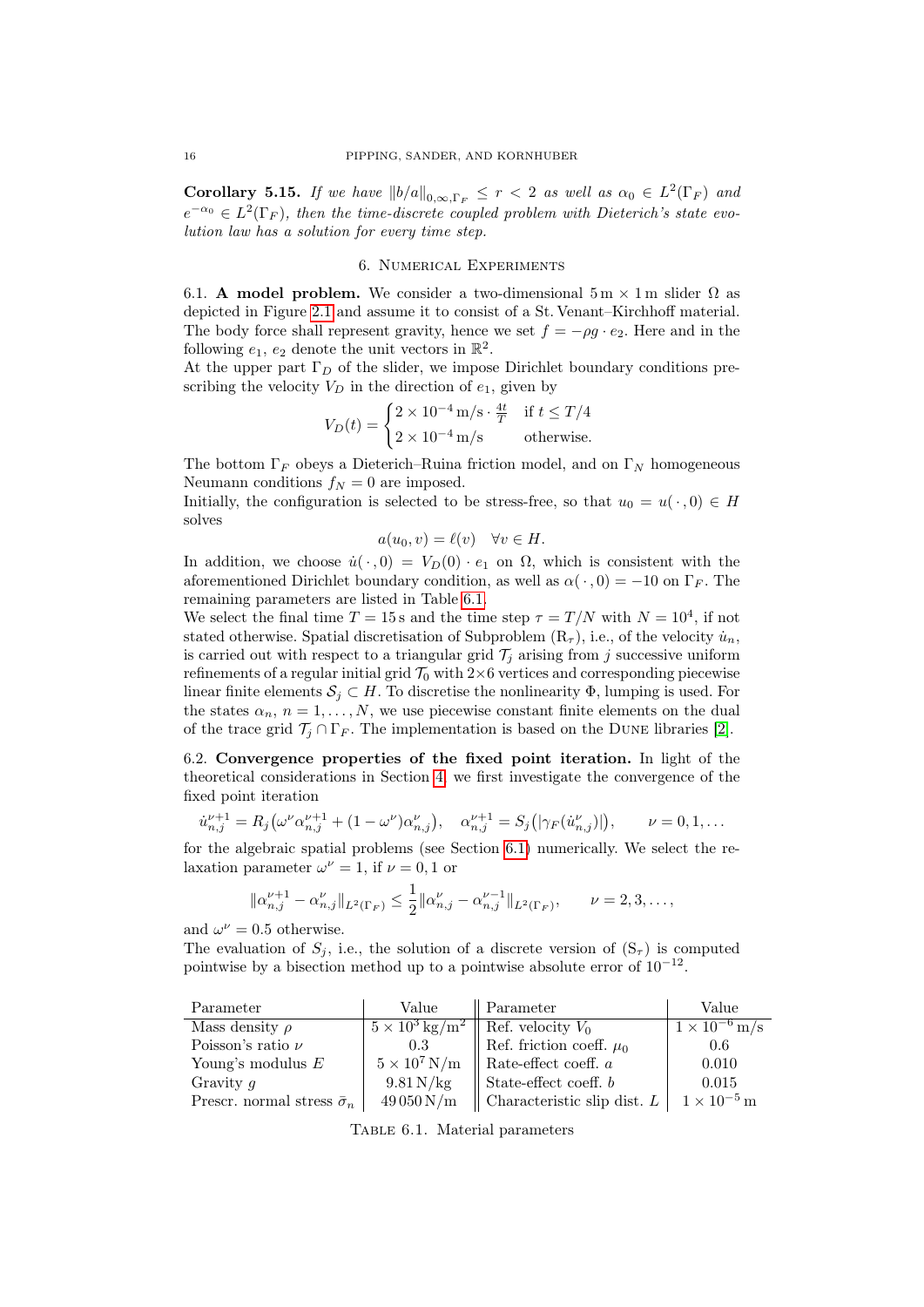The evaluation of the discrete operator  $R_j$ , i.e., the solution of the discrete counterpart of the smooth, convex minimisation problem  $(R<sub>\tau</sub>)$  on the finite-dimensional space  $S_i \subset H$  is performed iteratively by Truncated Nonsmooth Newton Multigrid iterations (TNNMG) [\[15,](#page-19-19) [16,](#page-19-20) [17\]](#page-19-21) with an absolute error tolerance of  $10^{-10}$  with respect to the norm  $\|\cdot\|$  given by

$$
||v|| = ((\mathcal{C}\varepsilon(v), \varepsilon(v))_{L^2(\Omega)} + (\rho v, v)_{L^2(\Omega)})^{1/2}, \quad v \in H.
$$

The overall fixed point iteration is stopped once the criterion

$$
\|u^{\nu+1}_{n,j}-u^\nu_{n,j}\|\leq 10^{-10}
$$

is satisfied.

Both for Dieterich's law (left) and Ruina's law (right), Figure [6.1](#page-16-0) shows the average (solid) and maximum number (dashed) of required fixed point iterations per time step for the spatial problems arising in  $10^4$  time steps over the number of refinement levels j of the underlying triangulation  $\mathcal{T}_i$ ,  $j = 2, \ldots, 8$ . In both cases, the number of required fixed point iterations appears to saturate with decreasing mesh size, suggesting mesh-independent convergence. A theoretical justification is the subject of future research.

We emphasize that under relaxation, i.e.  $\omega^{\nu} < 1$ , occurred only for Ruina's law, only for  $j = 5$ , and only in a single time step, which is responsible for the prominent peak in Figure [6.1.](#page-16-0)

<span id="page-16-0"></span>

Figure 6.1. Average (solid) and maximum (dashed) number of fixed point iterations per time step required for  $10^4$  time steps over the number of refinement levels  $j$  for Dieterich's law (left) and Ruina's law (right).

6.3. Convergence properties of the discretisation. During the time interval  $[0, T]$ , the evolution of the body  $\Omega$  goes through two phases: It first shears without slipping (roughly for  $t_n \in [0, 2T/3]$ ), and then it enters a regime of quasiperiodic slip events, both for Dieterich's and Ruina's law.

We concentrate on Dieterich's law and the quasiperiodic regime. To get an idea of the total movement of the object we examine the displacement  $\gamma_F(u_i)(x_0, \cdot)$  and sliding velocity  $|\gamma_F(u_i)(x_0,\cdot)|$  at the centre  $x_0$  of  $\Gamma_F$ . Discretisation is carried out using the Newmark/finite element methodology described in Sections [3](#page-5-8) and [6.1.](#page-15-2) The triangulation  $\mathcal{T}_j$ ,  $j = 4$  is fixed and we consider a sequence of decreasing time step sizes  $\tau_i = T/N_i$ ,  $N_i = 10^{4+i}$ ,  $i = 0, 1, 2$ . The resulting approximate displacements and velocities are shown in Figures [6.2](#page-17-0) and [6.3,](#page-17-1) respectively.

Note the quasiperiodic steps (displacement) and peaks (velocity) associated with slip events. In addition to these low-frequency events, high-frequency oscillations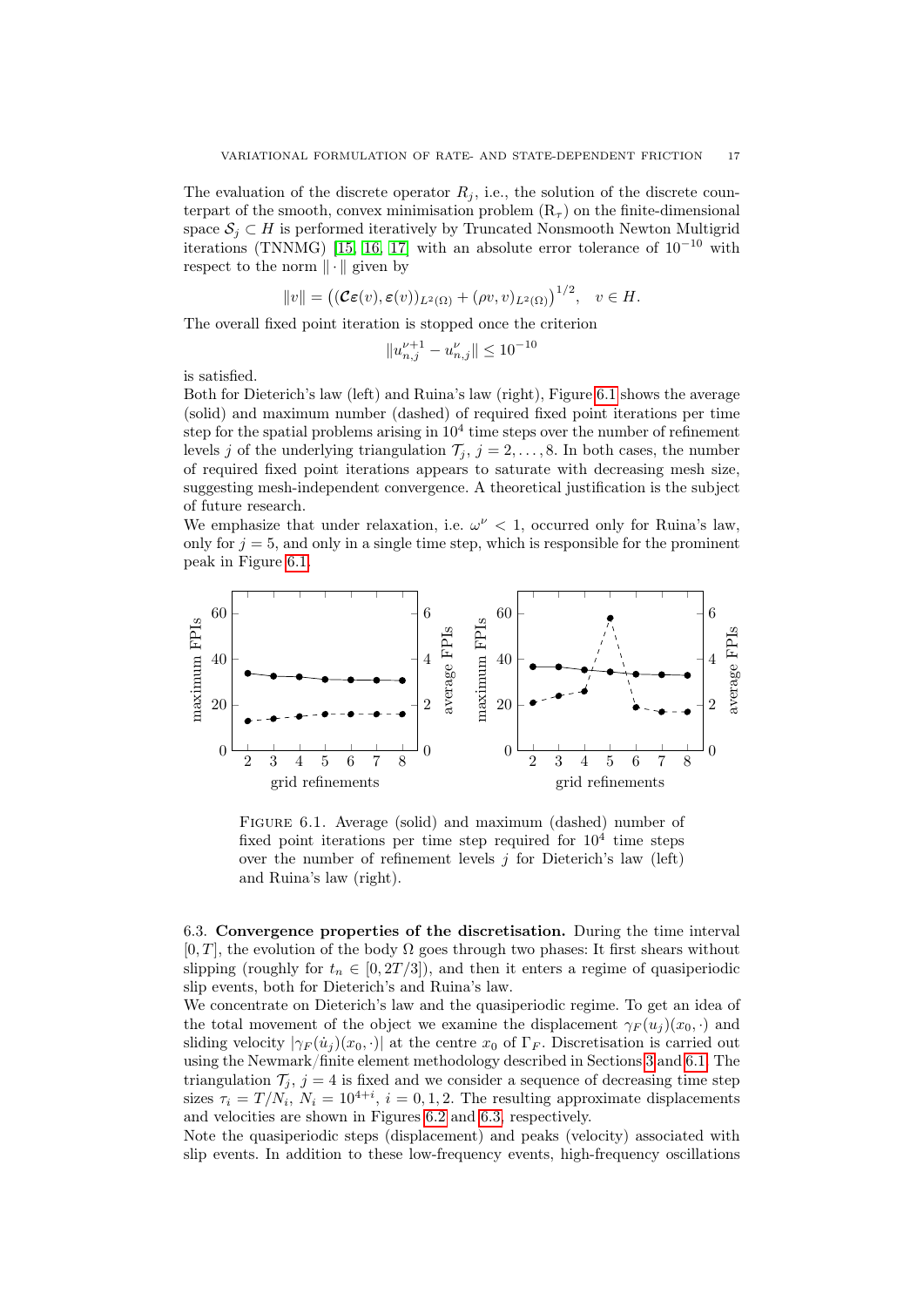<span id="page-17-0"></span>

FIGURE 6.2. Dieterich's law: Displacement at the centre  $x_0$  of the frictional boundary  $\Gamma_F$  for the time step sizes  $\tau_i = T/10^{4+i}$ ,  $i =$ , 1, 2 (left to right).

<span id="page-17-1"></span>

FIGURE 6.3. Dieterich's law: Velocity at the centre  $x_0$  of the frictional boundary  $\Gamma_F$  for the time step sizes  $\tau_i = T/10^{4+i}$ ,  $i = 0, 1, 2$ (top to bottom).

<span id="page-17-2"></span>

Figure 6.4. Same as Figure [6.3,](#page-17-1) for a computation based on the backward Euler method.

in the velocity are clearly visible. To ascertain that these oscillations are no time discretisation artifacts (even though for  $i = 1, 2$  elastic waves are fully resolved), we redid the computation with the highly dissipative backward Euler method in place of the Newmark scheme. The results are shown in Figure [6.4.](#page-17-2) Again, high-frequency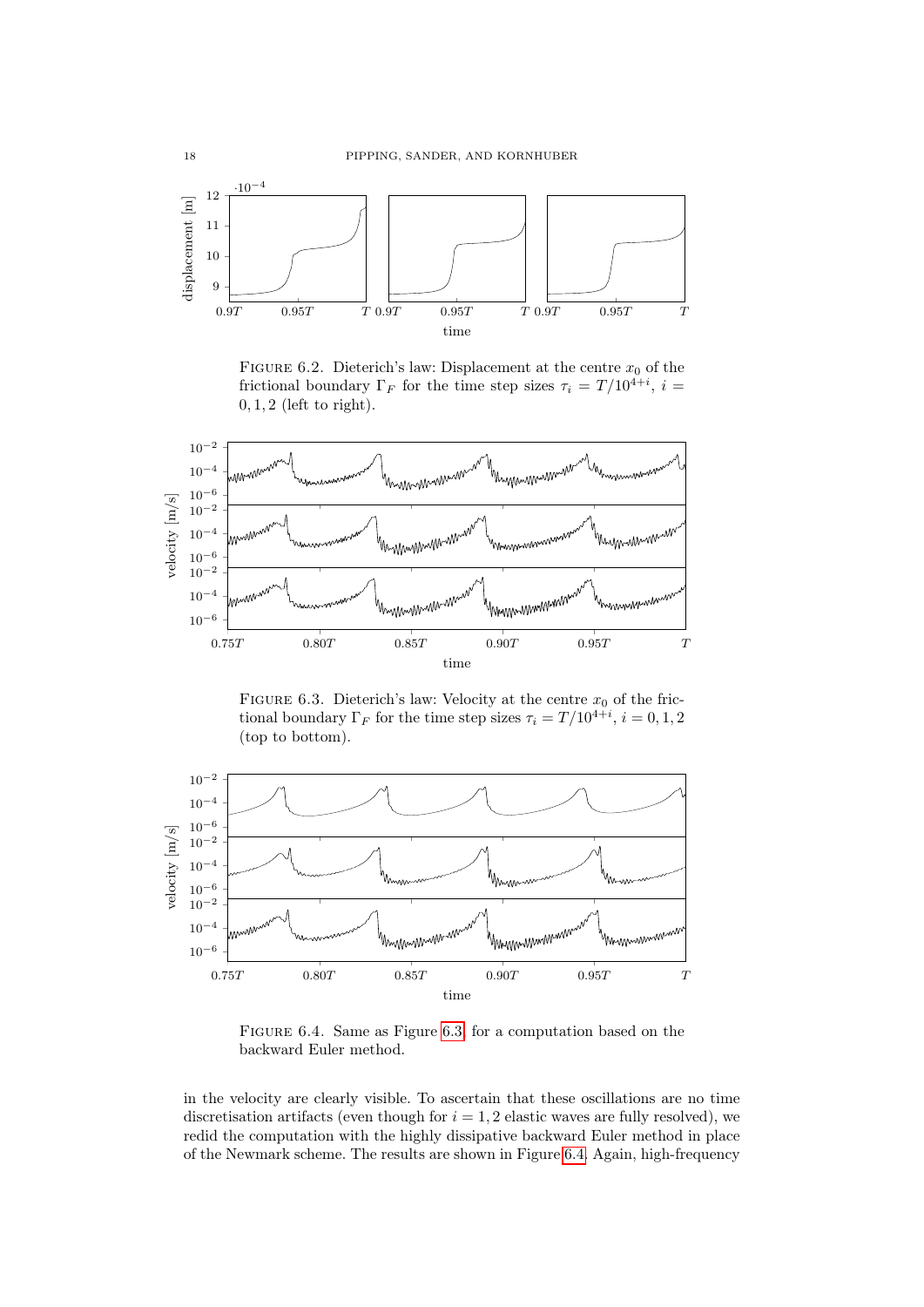oscillations can be observed for sufficiently small time steps and the approximations appear to converge to the same solution as for the Newmark scheme. We found the same qualitative behaviour for Ruina's law.

6.4. Slip events. While quasiperiodic low-frequency slip events were illustrated through the velocity at a single point on the frictional boundary  $\Gamma_F$ , we now present the evolution of a slip event in a small time interval along the whole of  $\Gamma_F$ . The time interval is selected to be  $[0.6725T, 0.6775T]$  and has a length of  $0.005T = 0.075$  s. We use a time step size of  $\tau = T/10^6$ , and  $j = 4$  uniform spatial mesh refinements. Figure [6.5](#page-18-9) shows the velocity on the boundary  $\Gamma_F$  (horizontal axis), evolving in time (vertical axis): A wave forms at the centre of the boundary, spreads towards the end points, and is arrested before reaching either.

<span id="page-18-9"></span>

FIGURE 6.5. Evolution of the velocity on the frictional boundary  $\Gamma_F$  for a single slip event.

### **REFERENCES**

- <span id="page-18-4"></span>1. J.-P. Ampuero and A. M. Rubin, *Earthquake nucleation on rate and state faults – aging and* slip laws, J. Geophys. Res. 113 (2008), no. B1, B01302.
- <span id="page-18-8"></span>2. P. Bastian, M. Blatt, A. Dedner, C. Engwer, R. Klöfkorn, R. Kornhuber, M. Ohlberger, and O. Sander, A generic interface for adaptive and parallel scientific computing. Part II: Implementation and tests in DUNE, Computing 82 (2008), no. 2–3, 121–138.
- <span id="page-18-5"></span>3. N. M. Beeler, T. E. Tullis, and J. D. Weeks, The roles of time and displacement in the evolution effect in rock friction, Geophys. Res. Lett. 21 (1994), no. 18, 1987–1990.
- <span id="page-18-0"></span>4. Y. Ben-Zion, Collective behavior of earthquakes and faults: Continuum-discrete transitions, progressive evolutionary changes, and different dynamic regimes, Rev. Geophys. 46 (2008), no. 4, RG4006.
- <span id="page-18-2"></span>5. Y. Ben-Zion and J. R. Rice, Dynamic simulations of slip on a smooth fault in an elastic solid, J. Geophys. Res. 102 (1997), no. B8, 17771–17784.
- <span id="page-18-6"></span>6. M. Biegert, On traces of Sobolev functions on the boundary of extension domains, Proc. Amer. Math. Soc. 137 (2009), no. 12, 4169–4176.
- <span id="page-18-3"></span>7. R. I. Borja and C. D. Foster, Continuum mathematical modeling of slip weakening in geological systems, J. Geophys. Res. 112 (2007), no. B4, B04301.
- <span id="page-18-7"></span>8. R. Corless, G. Gonnet, D. Hare, D. Jeffrey, and D. Knuth, On the Lambert W function, Advances in Computational Mathematics 5 (1996), 329–359.
- <span id="page-18-1"></span>9. Ch. Eck, J. Jarušek, and M. Krbec, Unilateral contact problems: Variational methods and existence theorems, Pure and Applied Mathematics (Boca Raton), vol. 270, Chapman & Hall/CRC, Boca Raton, FL, 2005.